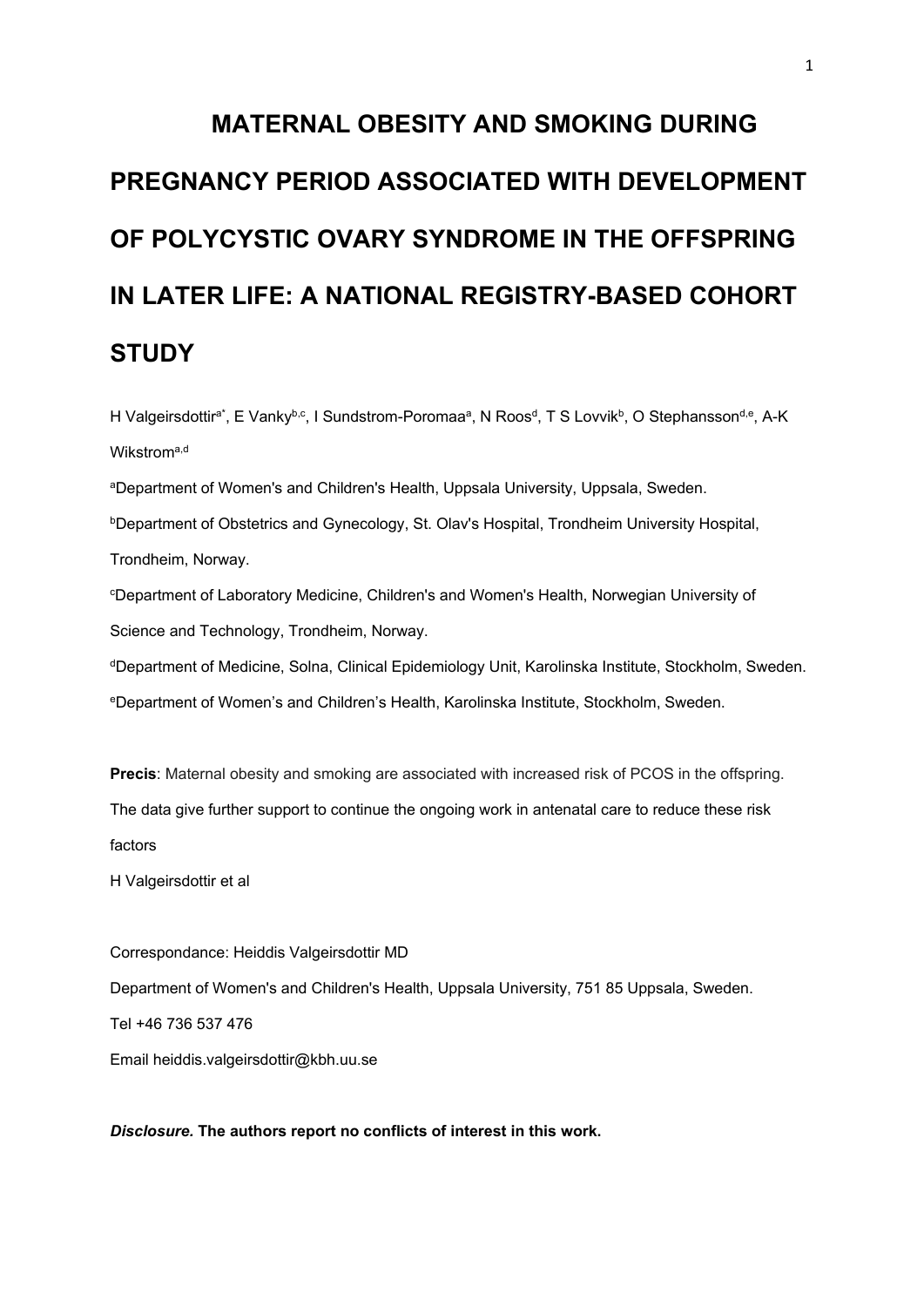# **Abstract**

**Objective:** To study the associations between prenatal exposures and risk of developing PCOS. **Design:** National registry-based cohort study.

**Setting:** Sweden.

**Study population**: All girls born in Sweden during the years 1982 to 1995 (N=681 123).

**Methods:** The girls were followed until the year 2010 for a diagnosis of PCOS. We estimated the associations between maternal BMI, smoking, preeclampsia and diabetes in the index pregnancy, size at birth and the risk of developing a PCOS diagnosis. Risks were calculated by adjusted hazard ratio (cHR and aHR) and 95% confidence intervals (CI). Adjustments were made for the other exposures, as well as for maternal age, parity, years of involuntary childlessness, country of birth, education and heritability for PCOS on the maternal side.

**Main outcome measures:** PCOS diagnosis at 15 years or later.

**Results:** During the follow-up 3738 girls were diagnosed with PCOS (0.54%). Compared to girls who had a mother with normal BMI during pregnancy, girls with overweight or obese mothers had 1.5-2.0 times higher risk of PCOS (aHRs; 95% CIs 1.52; 1.36-1.70 and 1.97; 1.61-2.41, respectively). The risk of PCOS was also increased if the mother smoked during pregnancy (1-9 cigarettes/day: aHR 1.31; 95% CI: 1.18-1.47 and > 10 cigarettes/day: aHR 1.44; 95% CI: 1.27-1.64). Being born small and having a small head circumference for gestational age were both associated with later diagnosis of PCOS in crude estimates, but the associations were not significant after adjustments.

**Conclusions:** This study provides new information on epidemiology of prenatal exposure of smoking and BMI and development of PCOS in the offspring.

**Keywords:** birthweight / body mass index / prenatal care / polycystic ovary syndrome / smoking

# **Introduction**

Polycystic ovary syndrome (PCOS) is an endocrine condition affecting 6-10% of women (1) and besides polycystic ovarian morphology, the syndrome is associated with menstrual irregularity and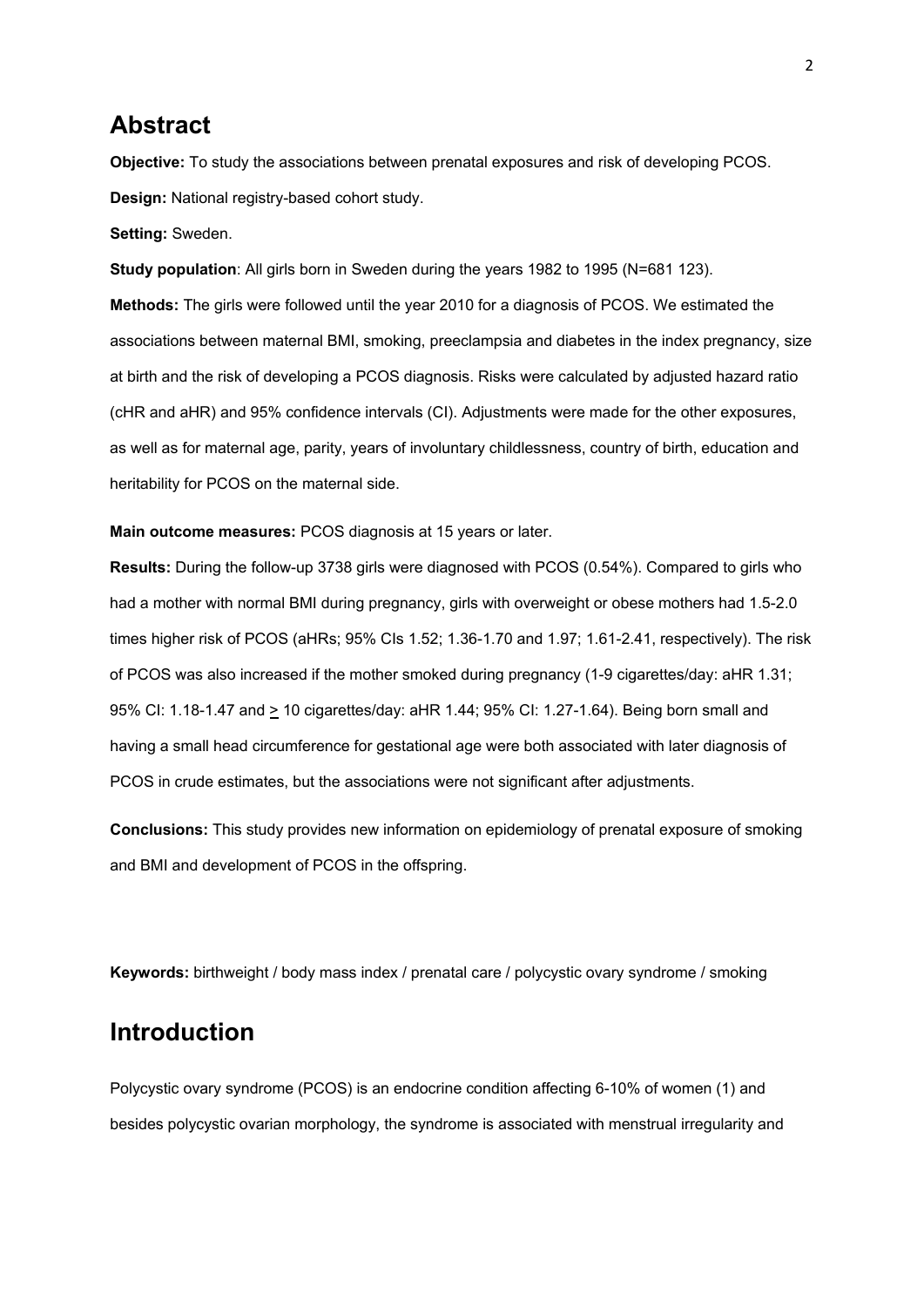hyperandrogenism. (2) Women with PCOS frequently present with infertility, central adiposity, insulin resistance and have an increased risk of developing type 2 diabetes mellitus. (3)

The etiology of PCOS is multifactorial and not fully understood. Evidence suggests that both heritable and environmental factors play a role in the pathogenesis of PCOS. (4) Several genes associated with PCOS have been identified (5-7) and diverse genes seem responsible for different phenotypes of PCOS, (8) implying a complex genetic disorder. Ethnicity, (9) family history, (10) and lifestyle (11) also influence the risk of PCOS. Obesity and greater weight gain are associated with PCOS status (12) and smoking increases the free androgen index in women with PCOS. (13)

It is possible that various factors affecting the female fetus in the intrauterine life contribute to PCOS development later in life. For instance, increased levels of testosterone during fetal life have been suggested to be involved in the PCOS pathogenesis. A number of animal models have been used, demonstrating that sheep (14), monkeys (15), rats (16, 17) and mice (18, 19) treated with testosterone or dihydro-testosterone prenatally exhibit ovarian and endocrine traits similar to women with PCOS, such as luteinizing hormone hypersecretion, enlarged polyfollicular ovaries, and functional hyperandrogenism. Some human studies have suggested that high and low birthweight are associated with increased risk of developing PCOS, (4, 20, 21) while other studies have not shown such association. (22-24) One study indicated that women whose mothers had diabetes had higher risk of being diagnosed with PCOS. (4) Apart from these exposures, human data is essentially lacking.

We thus designed this study to investigate if prenatal exposures were associated with the risk of developing PCOS in women.

## **Methods**

The Swedish National Board of Health and Welfare gave access to information from the Swedish Medical Birth Registry, the Patient Registry and the Cause of Death Registry. Statistics Sweden provided data from the Education Registry and the Total Population Registry. Individual record linkage between the registries was possible through each individual's unique personal registration number, which is assigned to Swedish residents at birth or immigration. (25)

The Birth Registry contains data on 98% of all births in Sweden since 1973 and includes prospectively collected demographic data, information on reproductive history, and complications that occur during pregnancy, delivery and the neonatal period. In Sweden, antenatal care is standardized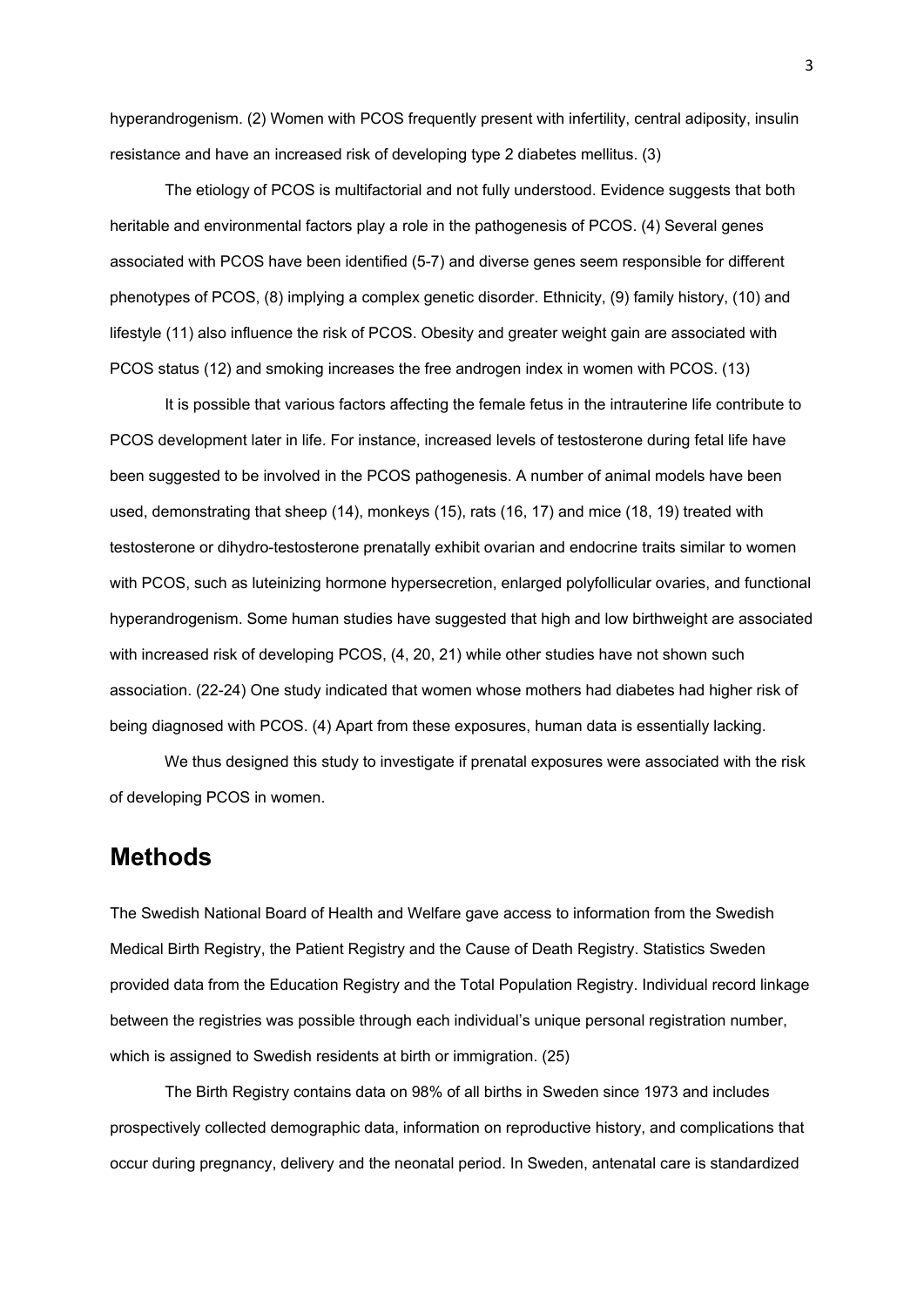and free of charge. (25) During the first antenatal visit, usually taking place at the end of the first trimester, the mother is interviewed about her medical and obstetric history, including her height and current smoking habits. Data on some chronic diseases (such as pre-gestational diabetes) and smoking habits are recorded by check boxes. Maternal weight is measured wearing light indoor clothing. Complications during pregnancy and delivery are classified according to the International Classification of Diseases (ICD), as noted by the responsible obstetrician at discharge from the delivery hospital. Information on each pregnancy and delivery is forwarded to the Birth Registry through copies of standardized antenatal, obstetric, and pediatric records.

The Patient Registry includes information on dates of hospital admissions and diagnoses since the 1960s, with full national coverage since 1987. (26) Since 2001 the Registry also covers specialized outpatient visits, including visits to a gynaecologist or reproductive specialist. Diagnoses are classified according to ICD-codes.

#### Study population

All singleton, live-born girls between the 1<sup>st</sup> of January 1982 and the 31<sup>st</sup> of December 1995 who reached at least 15 years of age were included in the study population (Figure 1). The mothers' height and weight were registered in the Birth Registry 1982-1989 and from 1992 and onwards, enabling the calculation of early pregnancy body mass index (BMI). Data on smoking habits in early pregnancy and years of involuntary childlessness before the index pregnancy have been recorded in the Birth Registry since 1982. Information on gestational diabetes was only available from 1989 and forward. We started to follow the offspring in the Patient Registry when they turned 15 years of age and we were able to follow the population to a maximum of 28 years of age at the end of 2010.

#### Variables

We collected data from the Swedish Birth Registry on maternal height, weight, smoking habits, age at delivery, parity and involuntary childlessness before the index pregnancy, presence of preeclampsia or diabetes during the index pregnancy, and the offspring's size and gestational age at birth. Preeclampsia and pre-gestational diabetes were identified by ICD codes and pre-gestational diabetes was further identified by the check box from the first antenatal visit. Diagnoses are coded according to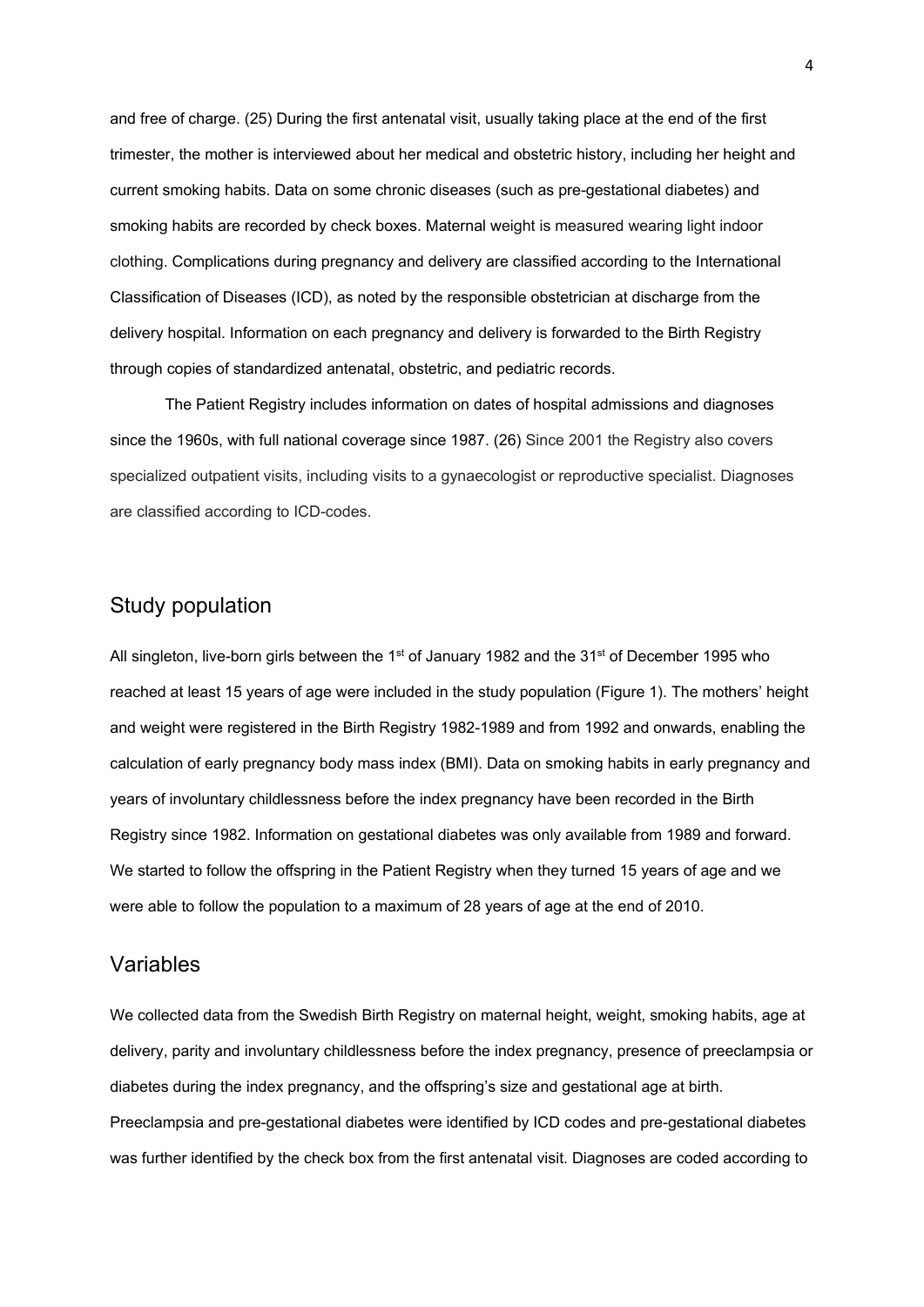the Swedish versions of the International Classification of Diseases (ICD). ICD version 7 was applicable between 1964 and 1968, version 8 between 1969 and 1986, version 9 between 1987 and 1996 and version 10 from 1997. Preeclampsia was defined as ICD codes: ICD-8: 637.03-99 and ICD-9: 642E-G. Pre-gestational diabetes was defined as a mark in a corresponding check-box at the first antenatal visit and/or ICD-8 codes 250 and 761.1 and ICD-9 codes 250 and 648A. Gestational diabetes was only available in ICD-9 and refers to 648W. We had different definitions to estimate offspring size at birth. First we categorized by birthweight (<2500, 2500-4499, >4500 g). Secondly, we categorized standardized birthweight according to gestational age and sex-specific Swedish birthweight curves. (27) Appropriate for gestational age (AGA) describes infants whose weight is within the normal range for the gestational age. Small for gestational age (SGA) were infants with birthweight below the 10th percentile for the gestational age and large for gestational age (LGA) were infants with birthweight above the 90th percentile. During the mid-1980's ultrasound estimation of gestational age was introduced in Sweden. If no ultrasound scan was available, the first day of the last menstrual period was used to calculate gestational age at delivery. Thirdly, we calculated the ponderal index, defined as birthweight/height $3\times100$ . Low and high ponderal index were defined as a ponderal index score among the 10% lowest or highest in the study population. Finally, we calculated the head circumference for gestational age. Small and large head circumference for gestational age were defined as more than 10% below the mean head circumference for gestational age, respectively, according to the Swedish reference curve for newborn infants. (28) Variables were categorized as shown in Tables 1 and 2.

Data on maternal education in 2010, country of birth and maternal PCOS diagnosis were collected from the Education Registry, the Registry of the Total population and the Patient Registry, respectively.. Variables were categorized as maternal education ≤ 11 years or ≥ 12 years, maternal country of birth as Nordic or non-Nordic, and if the mother had PCOS diagnosis or not (during the years 1964 to 2010). Until year 1990 the criteria for Stein-Levendahl syndrome was used for the diagnosis of PCOS syndrome in Sweden. Year 1990 the NIH criteria was induced for PCOS diagnosis. According to NIH criteria the woman needs to fulfil both of these criteria for diagnosis of PCOS: Clinical or biochemical hyperandrogenism and chronic anovulation. (29) From 2003, Rotterdam criteria were swiftly introduced in clinical practice in Sweden. Even so, the NIH criteria are still in practice in adolescent girls, when transvaginal ultrasound is considered unfeasible. According to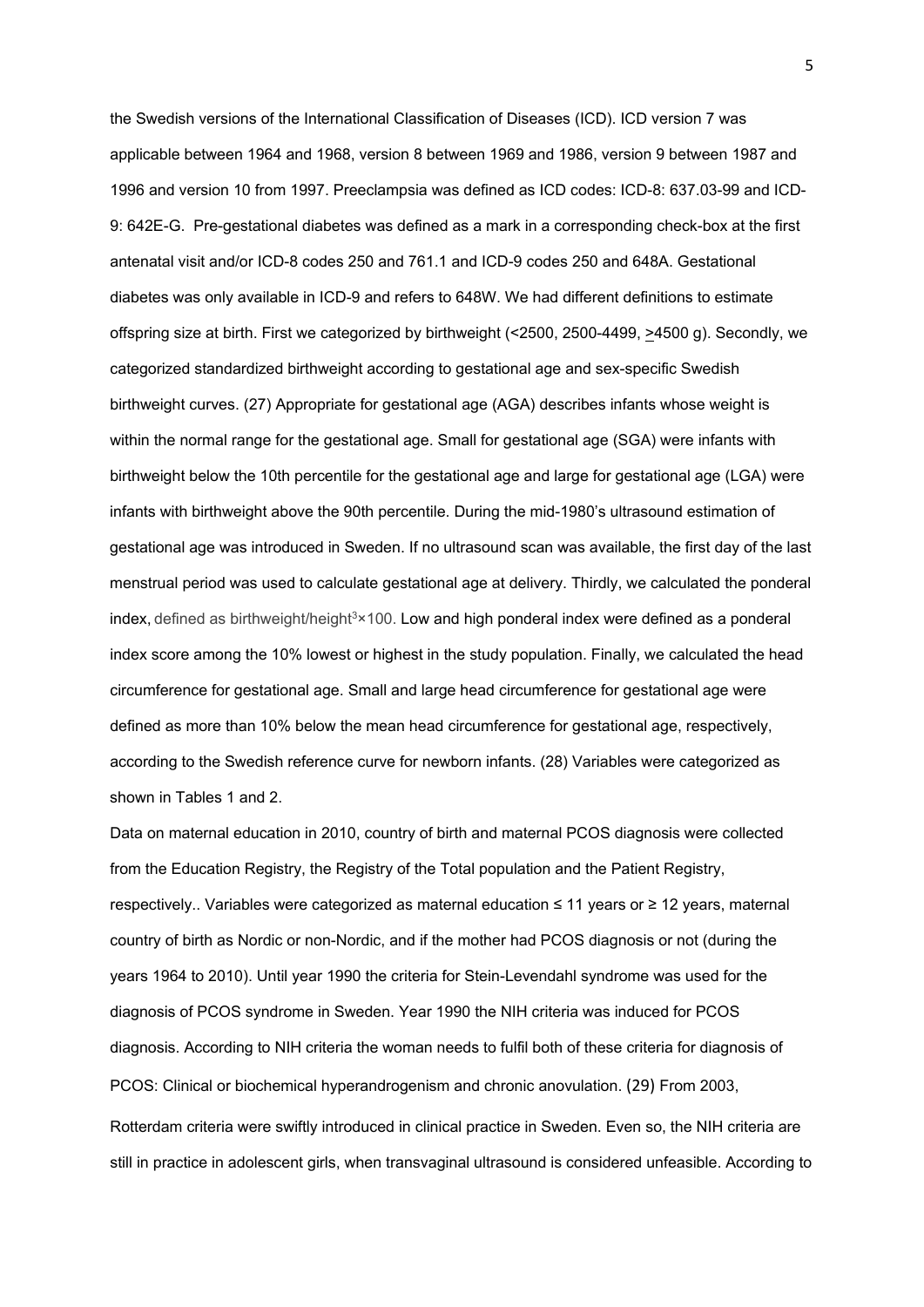the Rotterdam criteria the woman needs to fulfil two of three criteria for PCOS diagnosis: Oligo- or anovulation, clinical or biochemical hyperandrogenism and polycystic morphology of the ovaries. (2) PCOS diagnosis was defined as ICD codes: ICD-7, 275.20, ICD-8, 256.90, ICD-9, 256E and ICD-10, E28.2. In the Swedish version of ICD-7 and ICD-8 the codes correspond to the formerly known Stein-Leventhals syndrome. For versions ICD-9 and ICD-10 the code is specified as polycystic ovary syndrome and Stein-Leventhals syndrome.

The primary outcome variable was a PCOS diagnosis in the offspring at ≥15 years of age. The PCOS diagnosis was retrieved from the Patient Registry.

#### Statistical analyses

Cox regression analysis was used to estimate hazard ratios with 95% confidence intervals (CI) for the association between maternal and newborn characteristics and risk of a PCOS diagnosis in the offspring. Test of Schoenfeld residuals was performed and showed fitness for the variables in the model. Adjustments were made for all maternal characteristics (Table 1) when testing each variable in turn.

Since information on BMI was missing in many cases before 1992, we re-ran our analyses without inclusion of BMI in our model. We thereafter estimated the association between maternal smoking and birthweight for gestational age and risk of PCOS diagnosis in those with and those without maternal BMI data.

The statistical software package SAS 9.4 (version 6.1; SAS, Cary, NC, USA) was used for analysis. The study was approved by the regional ethical committee board in Stockholm, Sweden (2008/1182-31/4 and 2011/1856-32).

## Funding

OS and AKW were supported by the Swedish Research Council (projects 2013-2429 and 2014-3561, respectively).

# **Results**

In the final cohort of 681 123 girls, 3738 (0.54%) had been diagnosed with PCOS. In total, the followup included 4 516 270 person years.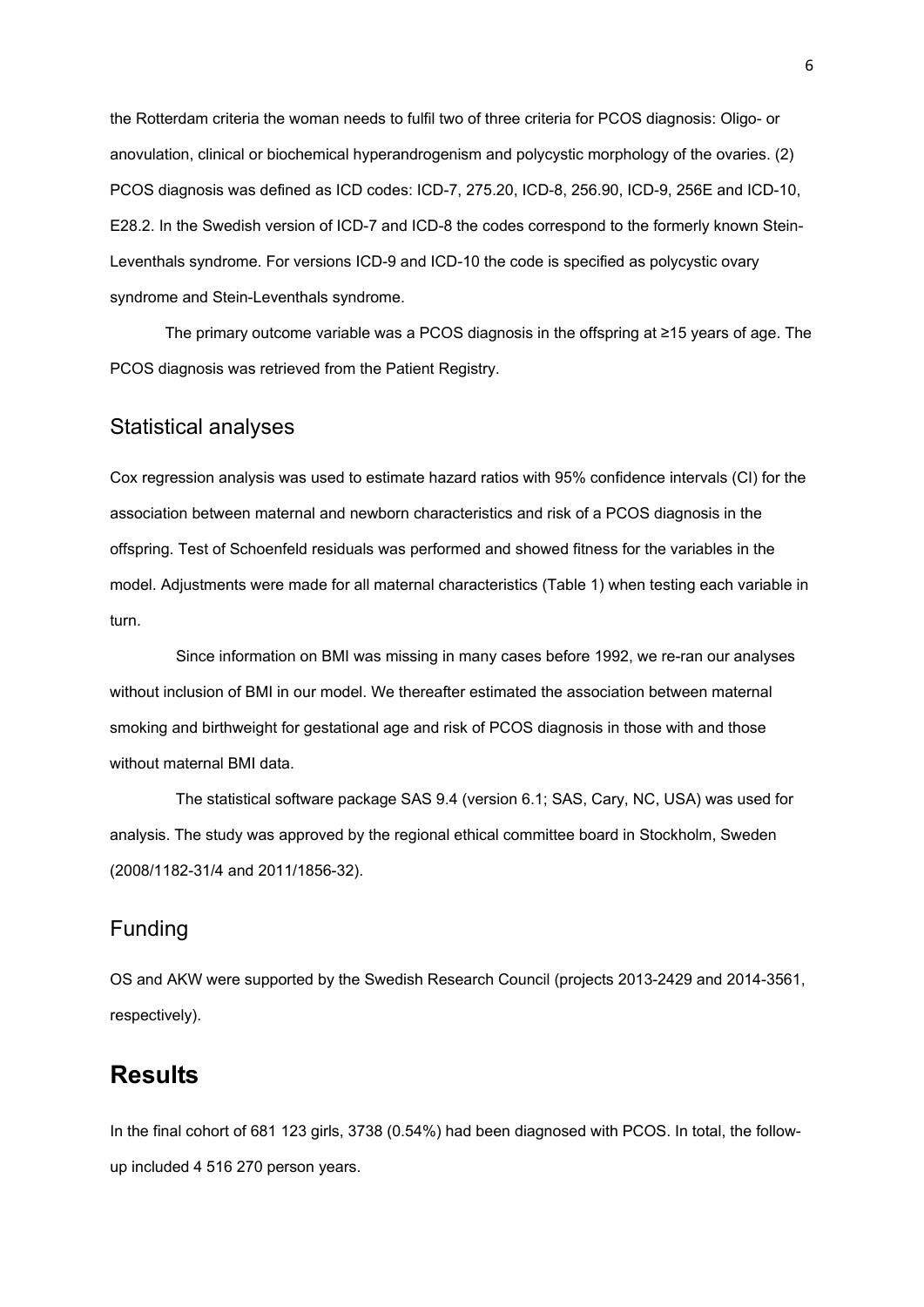Table 1 illustrates diagnosis of PCOS in the offspring and maternal characteristics. Girls who developed PCOS had more often mothers with BMI in the higher categories, who smoked during pregnancy, were younger, primiparous, and had more years of involuntary childlessness before the index pregnancy than girls without PCOS. Mothers of the PCOS girls had more often also a lower educational level, were more often born in non-Nordic countries and had more often been diagnosed with PCOS themselves (1.2% compared with 0.2% of the mothers to the girls without PCOS diagnosis). However, pre-gestational diabetes, gestational diabetes or preeclampsia were not more common in the mothers of the PCOS offspring.

Table 2 illustrates newborn characteristics and later diagnosis of PCOS in the offspring. Girls who later developed PCOS were more often born small for gestational age, were more often thinner at birth and had smaller head circumferences than those without PCOS. Birthweight <2500 g and preterm birth (<37 gestational weeks) were not associated with a later PCOS diagnosis.

Table 3 illustrates the adjusted associations between maternal characteristics and later diagnosis of PCOS. A dose-response pattern was noted between maternal BMI and maternal smoking in the index pregnancy and risk of PCOS diagnosis in the offspring. The adjusted risk for PCOS was increased 2-fold if the mother was obese (BMI > 30 kg/m<sup>2</sup>) compared with mothers with normal BMI, and the risk was increased by 1.44-fold if the mother was a heavy smoker compared with a nonsmoker. Mothers born in a non-Nordic country, and mothers with PCOS, more commonly gave birth to a girl who developed PCOS. There were no associations between maternal age, parity, involuntary childlessness, diabetes or preeclampsia in the index pregnancy and development of PCOS in the offspring.

Table 4 illustrates the associations between birth size and later diagnosis of PCOS. According to crude hazard ratio being born SGA as well as having small head circumference for gestational age increased the risk of PCOS later in life.

Supporting information, Table S1, illustrates the stratified analyses on women with and without information about BMI. The effect of maternal smoking and birthweight for gestational age on PCOS diagnosis in the girl offspring was similar independent on whether information about BMI was available or not.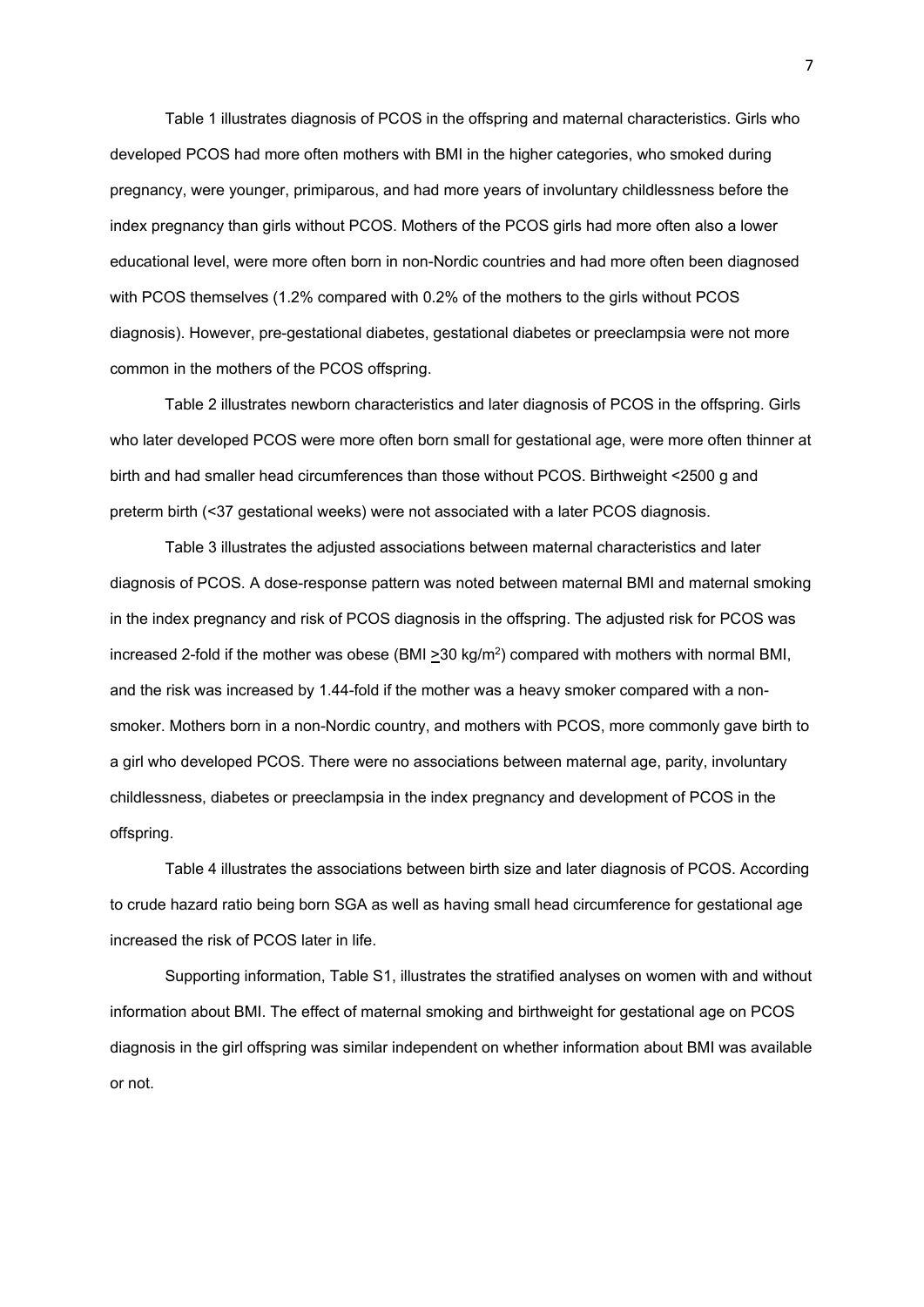# **Discussion**

#### Main findings

In this large population-based cohort we found associations between maternal obesity and smoking during pregnancy and a later PCOS diagnosis in the offspring. Being born SGA and having a small head circumference for gestational age were both associated with later diagnosis of PCOS in crude estimates, but the associations were not significant after adjustments.

#### Interpretations

Our results indicate that a high maternal BMI is an independent risk factor for later development of PCOS in the offspring. This may be a direct or indirect effect of maternal fat tissue synthesis and secretion of adipocytokines, or of raised or altered inflammatory factor profiles, disturbed glucose metabolism or hormonal effects on the fetus, but it could also be a consequence of genetic factors. An abundance of fat tissue may also have direct effects on the placenta. In overweight and obese women placental mitochondrial dysfunction, reduced mitochondrial biogenesis and a decrease in placental ATP levels have been noted. (30) Further, it was recently demonstrated that obesity interferes with the initial steps of placental cholesterol metabolism, leading to lower estradiol and progesterone synthesis. (31) In addition, BMI is positively correlated with maternal testosterone levels during pregnancy, (32) and maternal weight gain is associated with amniotic fluid testosterone levels in female fetuses. (33) Such effects of maternal obesity may affect the fetal hormonal profile and, in turn, influence PCOS development in the offspring. Presumably, daughters to women with high BMI, have similar nutritional habits as their mothers, which by itself could increase their risk of overweight and obesity, and thereby their risk of developing PCOS. In this study we did not have information on the BMI of the grown-up offspring girls to substantiate such a relation.

In the present study we also noted a dose-dependent association between maternal smoking and offspring PCOS diagnosis, even after adjustment for maternal BMI, educational level and maternal PCOS diagnosis. Maternal smoking has not previously been associated with a risk for PCOS, (34) but it has been associated with decreased levels of reproductive hormones, (35) and reduced fertility in the adult female offspring. (36) Smoke-exposed fetal ovaries exhibit a higher density of primordial follicles, (37) reduced germ cell and somatic cell proliferation, (38-40) and genes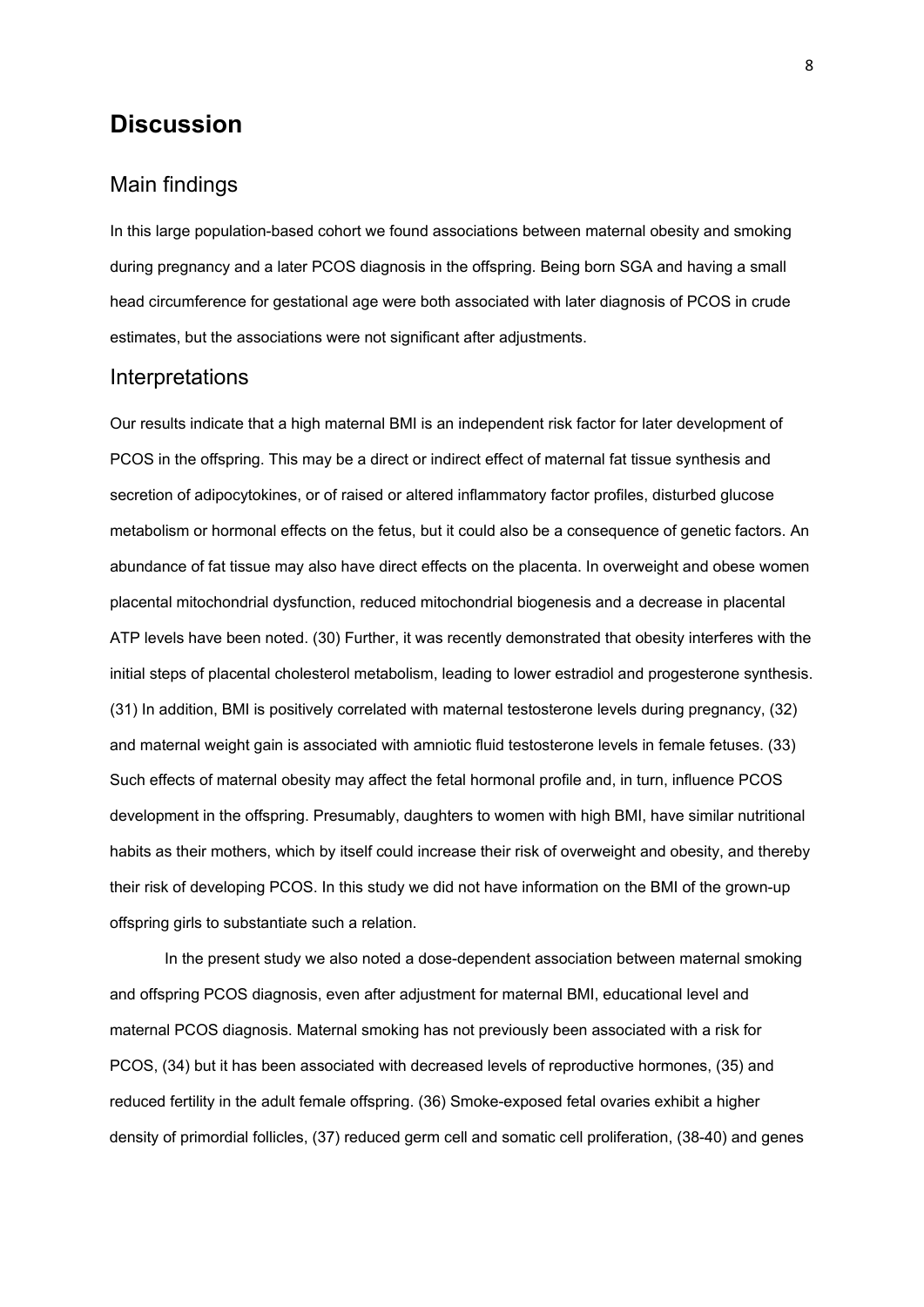important for ovarian development are dysregulated, (37) suggesting that maternal smoking may have direct effects on the fetal ovaries.

Association with development of PCOS and relative birthweight was noted. Prior studies in this area have been inconsistent, demonstrating that both high and low birthweight are associated with PCOS development. (4, 20, 21) Melo et al. reported a higher prevalence of PCOS in women born SGA than AGA. (21) Davies et al. did not find a higher prevalence of PCOS in SGA or LGA infants but reported that a low ponderal index was associated with all three diagnostic criteria for PCOS. (20) In a large cohort study, Mumm et al. observed an association between PCOS and high birthweight, but not with birthweight when adjusted for gestational age. (4) We did not observe association between later PCOS and actual birthweight, which is consistent with several other studies. (22, 24, 41, 42) However, we demonstrate association between later PCOS and low birthweight and small head circumference for gestational age in crude analyses. This replication of the relative size at birth and development of PCOS clearly points to the importance of antenatal factors for the fully expressed syndrome. After adjustment for maternal factors like ethnicity, country of birth, maternal PCOS diagnosis or preeclampsia in the index pregnancy the association was attenuated and no longer significant in the present study. This finding indicates that maternal factors might be the underlying cause of the association between relative size at birth and development of PCOS.

#### Strength and limitations

An important strength of this study is the large size of the cohort including a whole country, which enabled us to assess more prenatal exposures than in former studies. (4, 20-22, 24) Information on the exposure variables was prospectively collected through the birth registration, which limits recall bias. Free and standardized antenatal and delivery care minimized the possibility of residual confounding and increased the generalisation of the results.

The major limitation of the study is the low prevalence of PCOS, 0.54%, compared to 5-10% in studies that have aimed to report the prevalence of PCOS. (1) This low prevalence depends on the register-based study design and is in line with the prevalence of PCOS in studies with similar design. (4, 34) Thus, only women who sought medical care for their symptoms and were diagnosed with PCOS in hospitals (inpatient or outpatient) were included, which could lead to misclassification of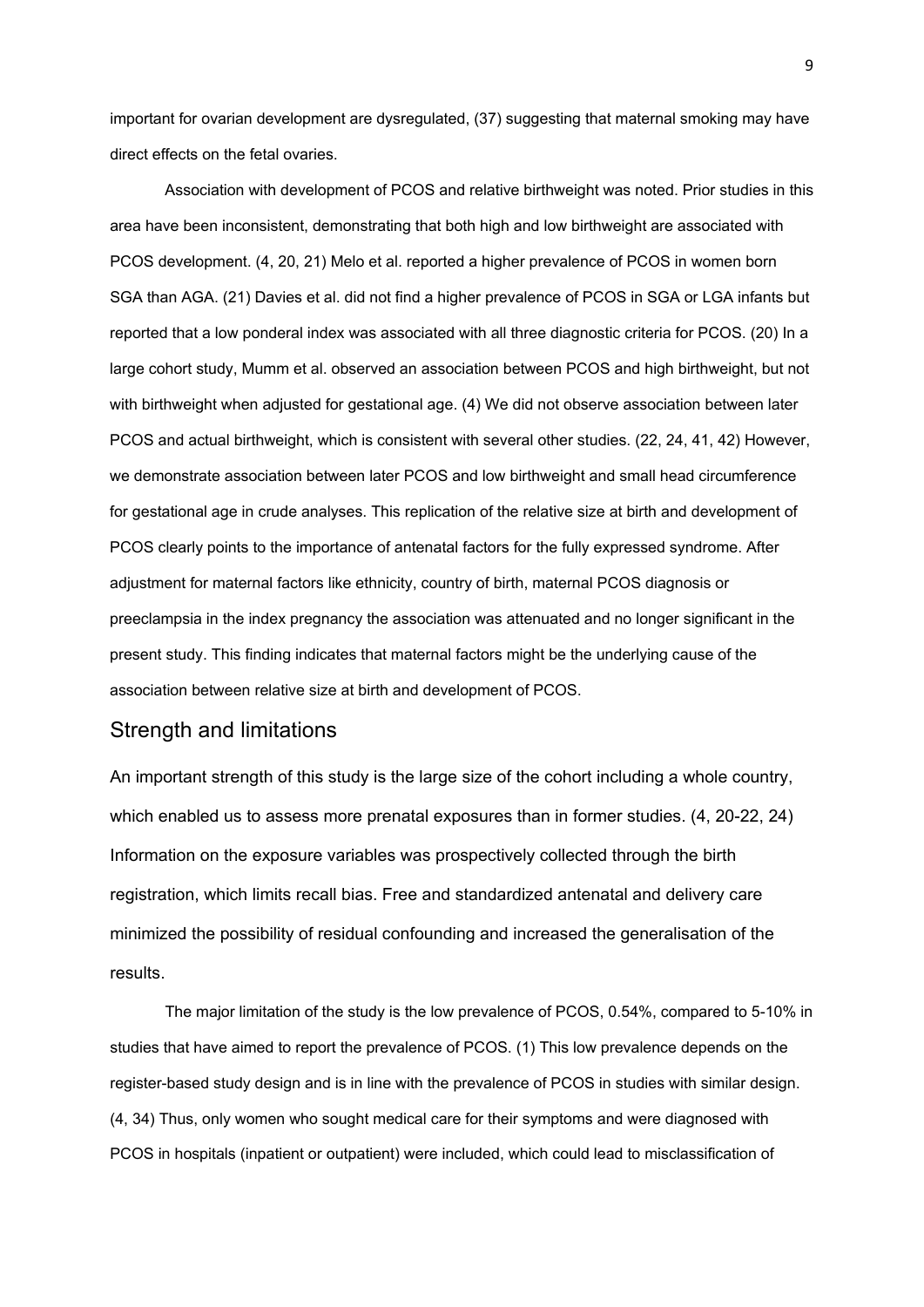PCOS women to the non-PCOS groups and driving our estimates towards no real difference. Further, our cases of PCOS received their diagnosis before the age of 28 years. Irregular menstruation and polycystic morphology of the ovaries are more common in adolescents and therefore it is important for clinicians to only set the PCOS diagnosis in juvenile population when PCOS symptoms are severe and clinically important. Earlier studies have shown that young patients with PCOS diagnosis are likely to reflect the more extreme end of the PCOS-associated clinical presentations, including severe ovulatory dysfunction and hirsutism. (44). Our results are therefore presumably more likely to be generalizable to the most severe PCOS phenotypes. Information on BMI was missing in one third of the women, largely because BMI was not collected in the maternal report for a certain period of years. However, when we performed a stratified analysis on women with and without information about BMI, our results were similar in both groups indicating that this did not influence the findings.

#### **Conclusion**

Factors during intrauterine life such as maternal smoking and obesity may influence the risk for later

PCOS in the offspring. Hopefully it will be possible to restrict maternal smoking or obesity with

education and interventions in the primary maternal care or even at family planning.

# **References**

1. Bozdag G, Mumusoglu S, Zengin D, Karabulut E, Yildiz BO. The prevalence and phenotypic features of polycystic ovary syndrome: a systematic review and meta-analysis. Human reproduction (Oxford, England). 2016.

2. Rotterdam EA-SPCWG. Revised 2003 consensus on diagnostic criteria and long-term health risks related to polycystic ovary syndrome. Fertility and sterility. 2004;81(1):19-25.

3. Xita N, Tsatsoulis A. Fetal origins of the metabolic syndrome. Annals of the New York Academy of Sciences. 2010;1205:148-55.

4. Mumm H, Kamper-Jorgensen M, Nybo Andersen AM, Glintborg D, Andersen M. Birth weight and polycystic ovary syndrome in adult life: a register-based study on 523,757 Danish women born 1973-1991. Fertility and sterility. 2013;99(3):777-82.

5. Chen ZJ, Zhao H, He L, Shi Y, Qin Y, Shi Y, et al. Genome-wide association study identifies susceptibility loci for polycystic ovary syndrome on chromosome 2p16.3, 2p21 and 9q33.3. Nat Genet. 2011;43(1):55-9.

6. Xita N, Tsatsoulis A, Chatzikyriakidou A, Georgiou I. Association of the (TAAAA)n repeat polymorphism in the sex hormone-binding globulin (SHBG) gene with polycystic ovary syndrome and relation to SHBG serum levels. The Journal of clinical endocrinology and metabolism. 2003;88(12):5976-80.

7. Xita N, Georgiou I, Lazaros L, Psofaki V, Kolios G, Tsatsoulis A. The synergistic effect of sex hormone-binding globulin and aromatase genes on polycystic ovary syndrome phenotype. Eur J Endocrinol. 2008;158(6):861-5.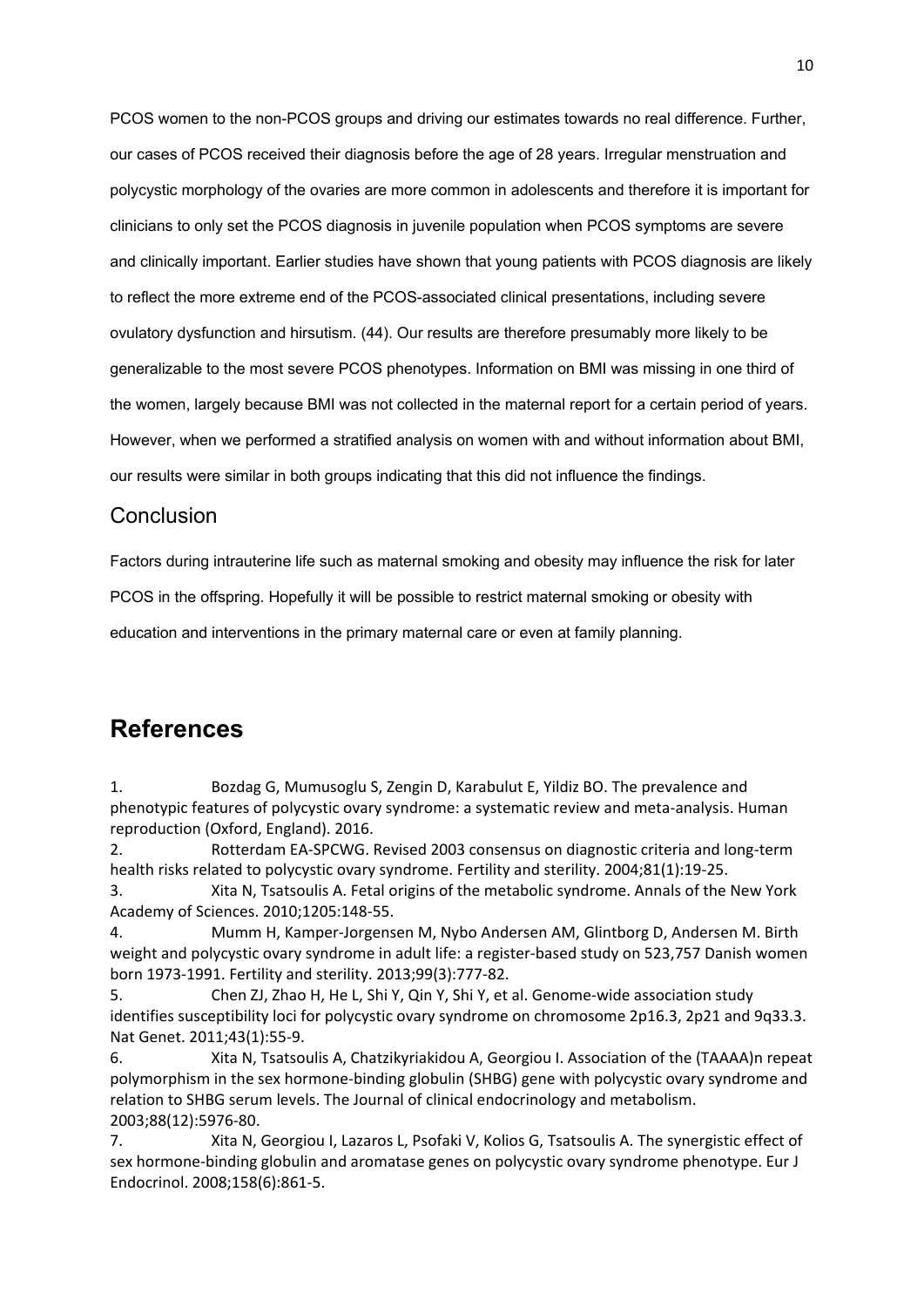8. Jones MR, Brower MA, Xu N, Cui J, Mengesha E, Chen YD, et al. Systems Genetics Reveals the Functional Context of PCOS Loci and Identifies Genetic and Molecular Mechanisms of Disease Heterogeneity. PLoS Genet. 2015;11(8):e1005455.

9. Dumesic DA, Oberfield SE, Stener-Victorin E, Marshall JC, Laven JS, Legro RS. Scientific Statement on the Diagnostic Criteria, Epidemiology, Pathophysiology, and Molecular Genetics of Polycystic Ovary Syndrome. Endocrine reviews. 2015;36(5):487-525.

10. Azziz R, Kashar-Miller MD. Family history as a risk factor for the polycystic ovary syndrome. Journal of pediatric endocrinology & metabolism : JPEM. 2000;13 Suppl 5:1303-6. 11. Ehrmann DA. Polycystic ovary syndrome. The New England journal of medicine. 2005;352(12):1223-36.

12. Teede HJ, Joham AE, Paul E, Moran LJ, Loxton D, Jolley D, et al. Longitudinal weight gain in women identified with polycystic ovary syndrome: results of an observational study in young women. Obesity (Silver Spring). 2013;21(8):1526-32.

13. Cupisti S, Haberle L, Dittrich R, Oppelt PG, Reissmann C, Kronawitter D, et al. Smoking is associated with increased free testosterone and fasting insulin levels in women with polycystic ovary syndrome, resulting in aggravated insulin resistance. Fertility and sterility. 2010;94(2):673-7.

14. Padmanabhan V, Veiga-Lopez A. Sheep models of polycystic ovary syndrome phenotype. Molecular and cellular endocrinology. 2013;373(1-2):8-20.

15. Abbott DH, Barnett DK, Bruns CM, Dumesic DA. Androgen excess fetal programming of female reproduction: a developmental aetiology for polycystic ovary syndrome? Human reproduction update. 2005;11(4):357-74.

16. Sun M, Maliqueo M, Benrick A, Johansson J, Shao R, Hou L, et al. Maternal androgen excess reduces placental and fetal weights, increases placental steroidogenesis, and leads to longterm health effects in their female offspring. American journal of physiology Endocrinology and metabolism. 2012;303(11):E1373-85.

17. Ramezani Tehrani F, Noroozzadeh M, Zahediasl S, Piryaei A, Hashemi S, Azizi F. The time of prenatal androgen exposure affects development of polycystic ovary syndrome-like phenotype in adulthood in female rats. International journal of endocrinology and metabolism. 2014;12(2):e16502.

18. Moore AM, Prescott M, Campbell RE. Estradiol negative and positive feedback in a prenatal androgen-induced mouse model of polycystic ovarian syndrome. Endocrinology. 2013;154(2):796-806.

19. Moore AM, Prescott M, Marshall CJ, Yip SH, Campbell RE. Enhancement of a robust arcuate GABAergic input to gonadotropin-releasing hormone neurons in a model of polycystic ovarian syndrome. Proceedings of the National Academy of Sciences of the United States of America. 2015;112(2):596-601.

20. Davies MJ, March WA, Willson KJ, Giles LC, Moore VM. Birthweight and thinness at birth independently predict symptoms of polycystic ovary syndrome in adulthood. Human reproduction (Oxford, England). 2012;27(5):1475-80.

21. Melo AS, Vieira CS, Barbieri MA, Rosa ESAC, Silva AA, Cardoso VC, et al. High prevalence of polycystic ovary syndrome in women born small for gestational age. Human reproduction (Oxford, England). 2010;25(8):2124-31.

22. Paschou SA, Ioannidis D, Vassilatou E, Mizamtsidi M, Panagou M, Lilis D, et al. Birth weight and polycystic ovary syndrome in adult life: is there a causal link? PloS one. 2015;10(3):e0122050.

23. Legro RS, Roller RL, Dodson WC, Stetter CM, Kunselman AR, Dunaif A. Associations of birthweight and gestational age with reproductive and metabolic phenotypes in women with polycystic ovarian syndrome and their first-degree relatives. The Journal of clinical endocrinology and metabolism. 2010;95(2):789-99.

24. Sadrzadeh S, Painter RC, Lambalk CB. Developmental origins of polycystic ovary syndrome (PCOS), a case control study comparing birth weight in women with PCOS and control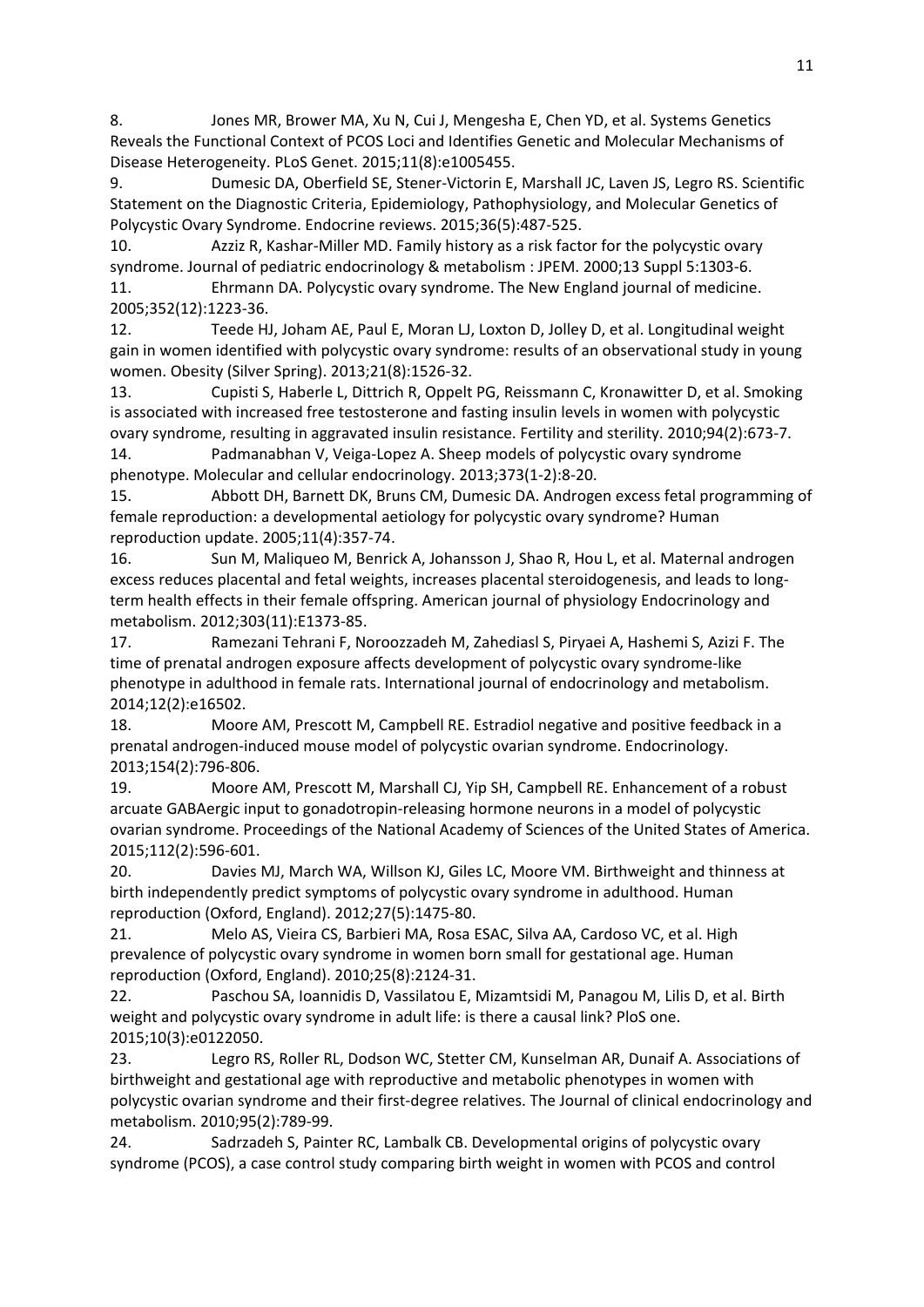group. Gynecological endocrinology : the official journal of the International Society of Gynecological Endocrinology. 2016:1-4.

25. Ludvigsson JF, Otterblad-Olausson P, Pettersson BU, Ekbom A. The Swedish personal identity number: possibilities and pitfalls in healthcare and medical research. Eur J Epidemiol. 2009;24(11):659-67.

26. Ludvigsson JF, Andersson E, Ekbom A, Feychting M, Kim JL, Reuterwall C, et al. External review and validation of the Swedish national inpatient register. BMC Public Health. 2011;11:450.

27. Marsal K, Persson PH, Larsen T, Lilja H, Selbing A, Sultan B. Intrauterine growth curves based on ultrasonically estimated foetal weights. Acta Paediatr. 1996;85(7):843-8.

28. Niklasson A, Ericson A, Fryer JG, Karlberg J, Lawrence C, Karlberg P. An update of the Swedish reference standards for weight, length and head circumference at birth for given gestational age (1977-1981). Acta Paediatr Scand. 1991;80(8-9):756-62.

29. Zawadzky JK, Dunaif A. Diagnostic criteria for polycystic ovary syndrome; towards a rational approach. In: Dunaif A, Givens JR and Haseltine F (eds), Polycystic Ovary Syndrome. Boston: Blackwell Scientific; 1992.

30. Mele J, Muralimanoharan S, Maloyan A, Myatt L. Impaired mitochondrial function in human placenta with increased maternal adiposity. Am J Physiol Endocrinol Metab. 2014;307(5):E419-25.

31. Lassance L, Haghiac M, Minium J, Catalano P, Hauguel-de Mouzon S. Obesity-induced down-regulation of the mitochondrial translocator protein (TSPO) impairs placental steroid production. The Journal of clinical endocrinology and metabolism. 2015;100(1):E11-8.

32. Troisi R, Potischman N, Roberts J, Siiteri P, Daftary A, Sims C, et al. Associations of maternal and umbilical cord hormone concentrations with maternal, gestational and neonatal factors (United States). Cancer causes & control : CCC. 2003;14(4):347-55.

33. Kallak TK, Hellgren C, Skalkidou A, Sandelin-Francke L, Ubhayasekhera K, Bergquist J, et al. Maternal and female fetal testosterone levels are associated with maternal age and gestational weight gain. Eur J Endocrinol. 2017;177(4):379-88.

34. Roos N, Kieler H, Sahlin L, Ekman-Ordeberg G, Falconer H, Stephansson O. Risk of adverse pregnancy outcomes in women with polycystic ovary syndrome: population based cohort study. BMJ. 2011;343:d6309.

35. Gollenberg AL, Addo OY, Zhang Z, Hediger ML, Himes JH, Lee PA. In utero exposure to cigarette smoking, environmental tobacco smoke and reproductive hormones in US girls approaching puberty. Horm Res Paediatr. 2015;83(1):36-44.

36. Ye X, Skjaerven R, Basso O, Baird DD, Eggesbo M, Cupul Uicab LA, et al. In utero exposure to tobacco smoke and subsequent reduced fertility in females. Human reproduction (Oxford, England). 2010;25(11):2901-6.

37. Fowler PA, Childs AJ, Courant F, MacKenzie A, Rhind SM, Antignac JP, et al. In utero exposure to cigarette smoke dysregulates human fetal ovarian developmental signalling. Human reproduction (Oxford, England). 2014;29(7):1471-89.

38. Anderson RA, McIlwain L, Coutts S, Kinnell HL, Fowler PA, Childs AJ. Activation of the aryl hydrocarbon receptor by a component of cigarette smoke reduces germ cell proliferation in the human fetal ovary. Mol Hum Reprod. 2014;20(1):42-8.

39. Lutterodt MC, Sorensen KP, Larsen KB, Skouby SO, Andersen CY, Byskov AG. The number of oogonia and somatic cells in the human female embryo and fetus in relation to whether or not exposed to maternal cigarette smoking. Human reproduction (Oxford, England). 2009;24(10):2558-66.

40. Mamsen LS, Lutterodt MC, Andersen EW, Skouby SO, Sorensen KP, Andersen CY, et al. Cigarette smoking during early pregnancy reduces the number of embryonic germ and somatic cells. Human reproduction (Oxford, England). 2010;25(11):2755-61.

41. Sverrisdottir YB, Mogren T, Kataoka J, Janson PO, Stener-Victorin E. Is polycystic ovary syndrome associated with high sympathetic nerve activity and size at birth? Am J Physiol Endocrinol Metab. 2008;294(3):E576-81.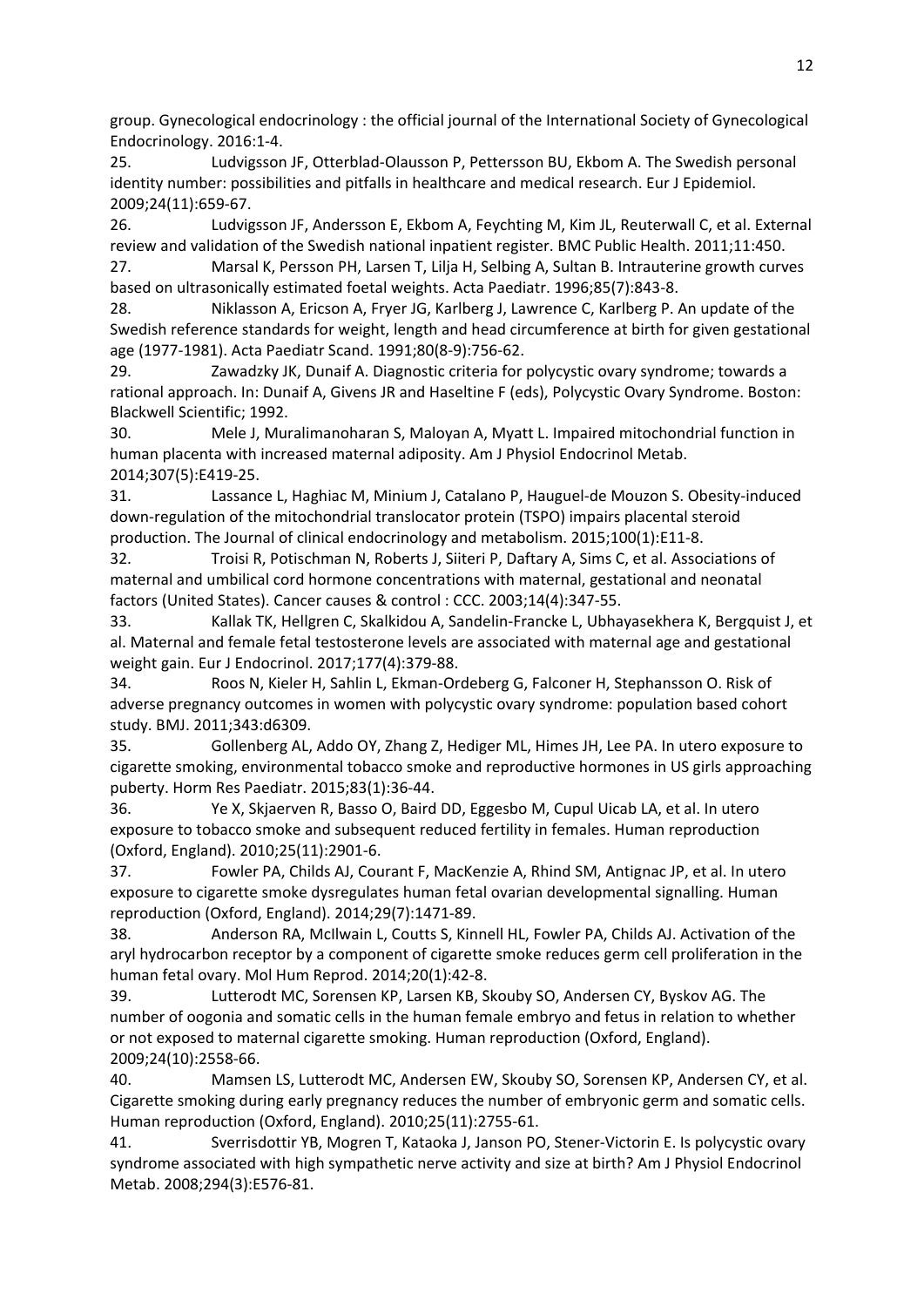42. Shayeb AG, Harrild K, Bhattacharya S. Birth weight and ovulatory dysfunction. BJOG : an international journal of obstetrics and gynaecology. 2014;121(3):281-9.

43. Sir-Petermann T, Hitchsfeld C, Maliqueo M, Codner E, Echiburu B, Gazitua R, et al. Birth weight in offspring of mothers with polycystic ovarian syndrome. Human reproduction (Oxford, England). 2005;20(8):2122-6.

44. Hardy TS, Norman RJ. Diagnosis of adolescent polycystic ovary syndrome. Steroids. 2013;78(8):751-4.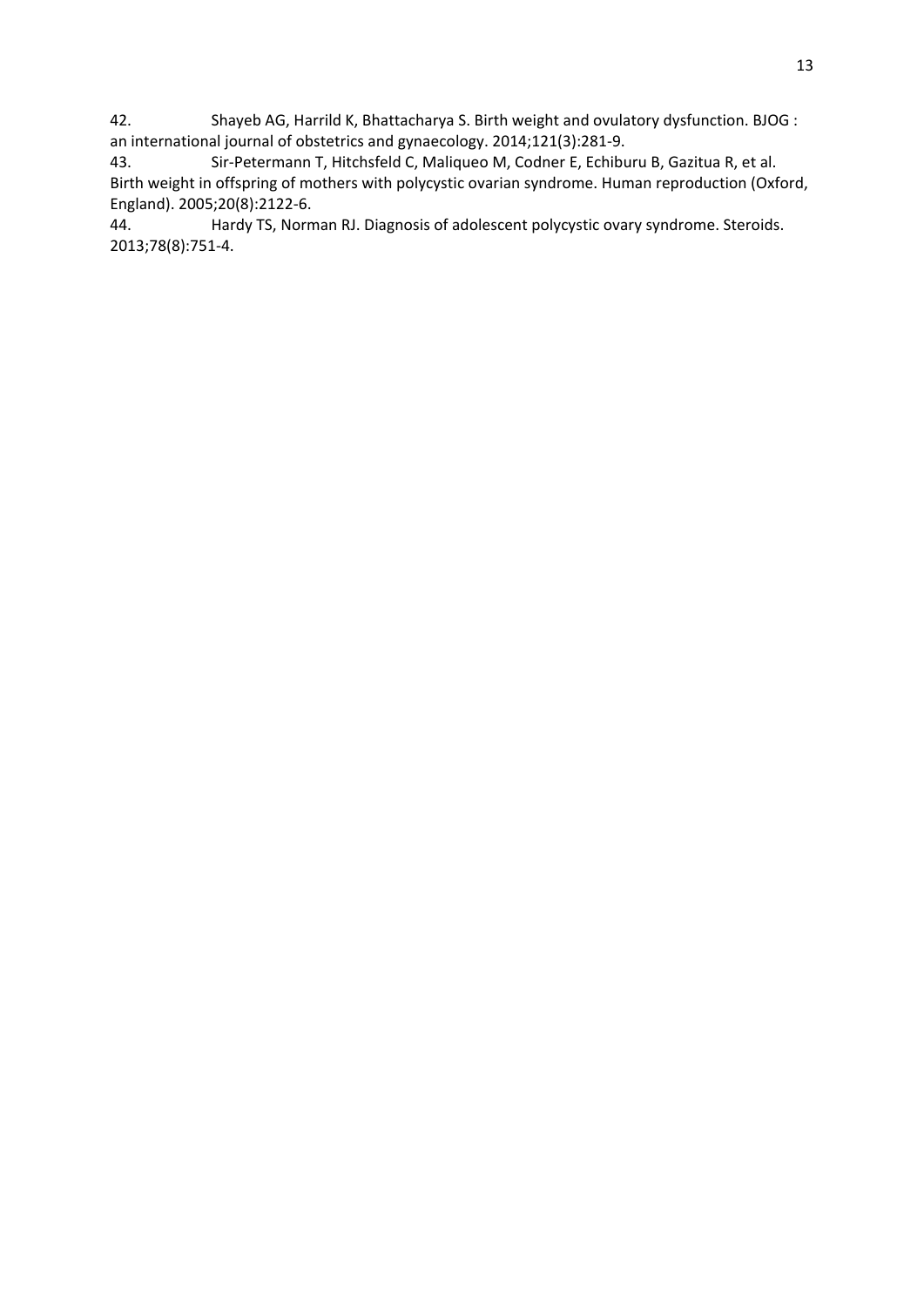#### **Figure 1. Flow chart showing the identification of the study population**

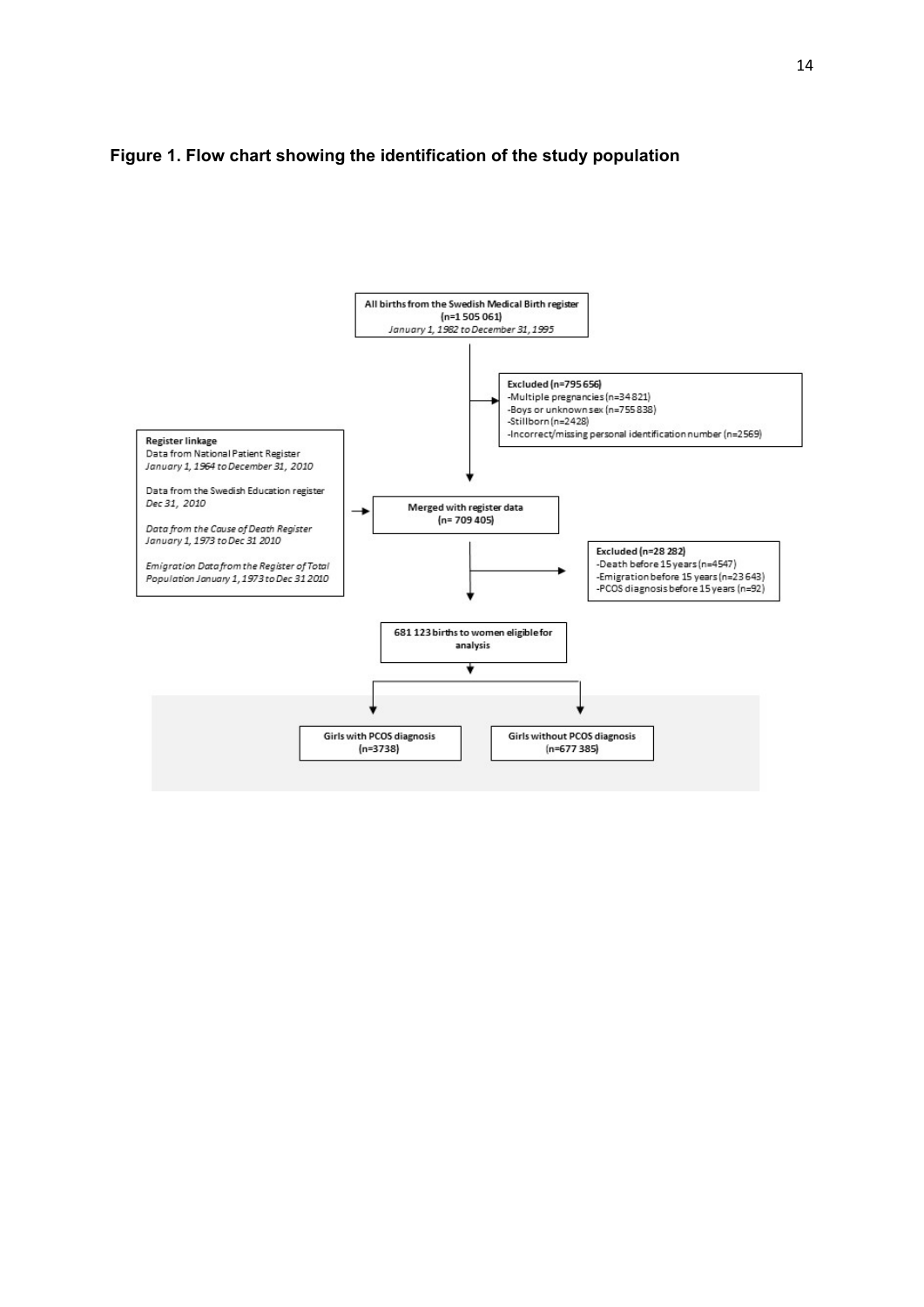|                                                          | PCOS diagnosis in the offspring girls |          |                               |          |  |  |
|----------------------------------------------------------|---------------------------------------|----------|-------------------------------|----------|--|--|
|                                                          | Yes                                   |          | No                            |          |  |  |
| Characteristic                                           | No. of births<br>$(N=3738)$           | Rate (%) | No. of births<br>$(N=677385)$ | Rate (%) |  |  |
| Maternal Body-mass index in early pregnancy <sup>a</sup> |                                       |          |                               |          |  |  |
| $\leq 18.4$                                              | 151                                   | 6.4      | 25 4 73                       | 6.1      |  |  |
| 18.5-24.9                                                | 1637                                  | 69.4     | 310 280                       | 74.0     |  |  |
| 25.0-29.9                                                | 441                                   | 18.7     | 66 290                        | 15.8     |  |  |
| $\geq 30.0$                                              | 130                                   | 5.5      | 17 304                        | 4.1      |  |  |
| Data missing                                             | 1379                                  |          | 258 038                       |          |  |  |
| Maternal daily smoking in early pregnancy                |                                       |          |                               |          |  |  |
| No                                                       | 2125                                  | 65.2     | 461 338                       | 74.6     |  |  |
| 1-9 cigarettes/day                                       | 653                                   | 20.0     | 97 147                        | 15.7     |  |  |
| $\geq$ 10 cigarettes/day                                 | 482                                   | 14.8     | 59 7 53                       | 9.7      |  |  |
| Data missing                                             | 478                                   |          | 59 147                        |          |  |  |
| Maternal age at birth (years)                            |                                       |          |                               |          |  |  |
| 13-19                                                    | 153                                   | 4.1      | 19 608                        | 2.9      |  |  |
| 20-24                                                    | 1008                                  | 27.0     | 154 288                       | 22.8     |  |  |
| 25-29                                                    | 1320                                  | 35.3     | 252 556                       | 37.3     |  |  |
| 30-34                                                    | 838                                   | 22.4     | 171715                        | 25.4     |  |  |
| $\geq 35$                                                | 419                                   | 11.2     | 79 212                        | 11.7     |  |  |
| Data missing                                             | 0                                     |          | 6                             |          |  |  |
| Parity at index pregnancy                                |                                       |          |                               |          |  |  |
| $\pmb{0}$                                                | 1602                                  | 42.0     | 278 691                       | 41.1     |  |  |
| $\geq 1$                                                 | 2136                                  | 57.1     | 398 694                       | 58.9     |  |  |
| Involuntary childlessness before index pregnancy (years) |                                       |          |                               |          |  |  |
| $0 - 1$                                                  | 3469                                  | 92.8     | 639 099                       | 94.4     |  |  |
| $1 - 2$                                                  | 153                                   | 4.1      | 22 276                        | $3.3\,$  |  |  |
| $>2$                                                     | 116                                   | 3.1      | 16 010                        | $2.4\,$  |  |  |

## **Table 1. Maternal characteristics and later diagnosis of PCOS in the offspring, among singleton girls born between 1982 until 1995 in Sweden**

**Maternal education (years)**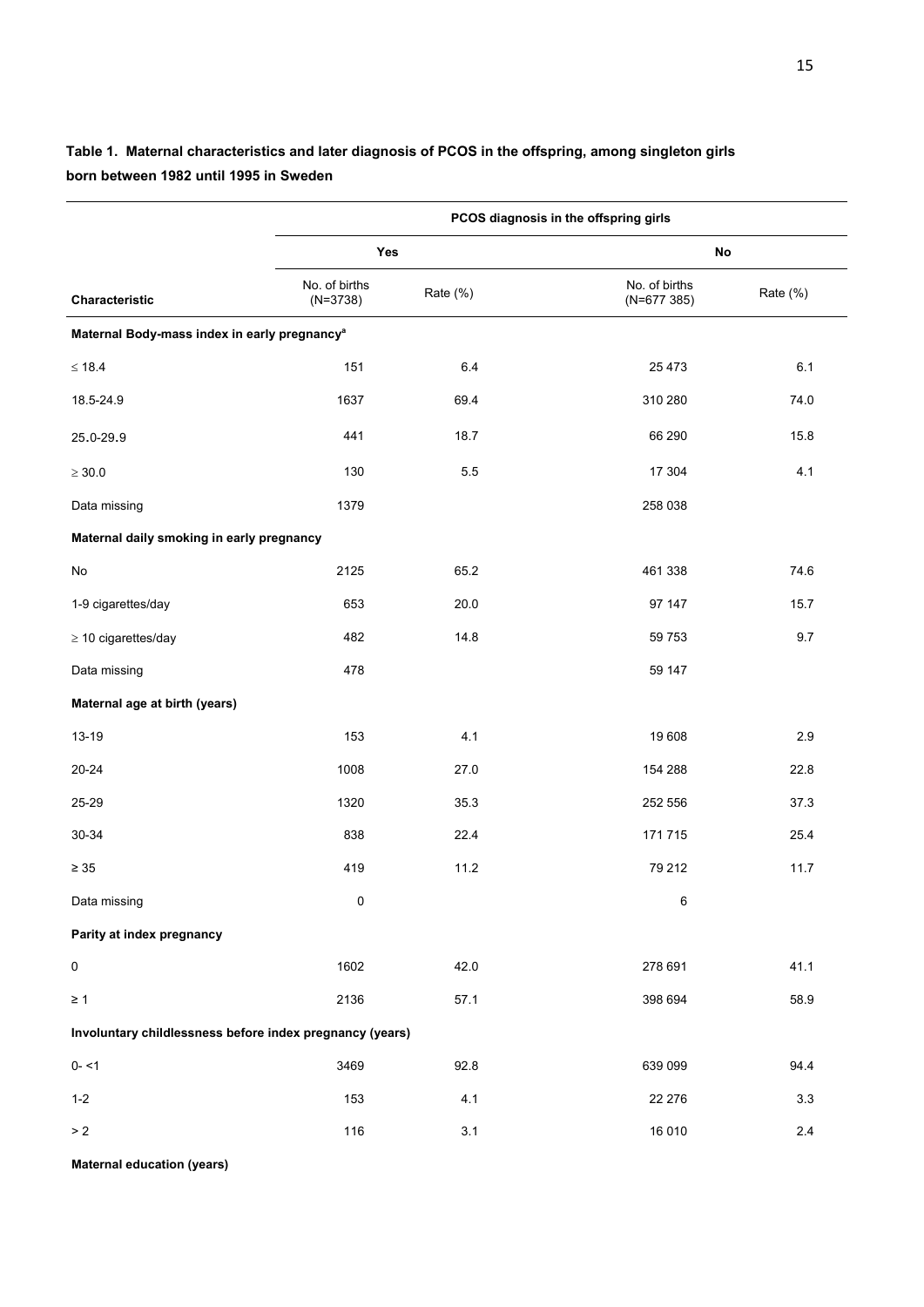| $\leq 11$                                    | 2544 | 70.0  | 417 802 | 63.1 |  |  |
|----------------------------------------------|------|-------|---------|------|--|--|
| $\geq 12$                                    | 1092 | 30.0  | 244 644 | 36.9 |  |  |
| Data missing                                 | 102  |       | 14 939  |      |  |  |
| Maternal country of birth                    |      |       |         |      |  |  |
| Nordic                                       | 3270 | 88.4  | 623 391 | 92.6 |  |  |
| Non-Nordic                                   | 430  | 11.6  | 49 904  | 7.4  |  |  |
| Data missing                                 | 38   |       | 4 0 9 0 |      |  |  |
| Maternal diabetes during index pregnancy     |      |       |         |      |  |  |
| No                                           | 3702 | 99.0  | 670 575 | 99.0 |  |  |
| Pre-gestational                              | 22   | 0.6   | 3769    | 0.6  |  |  |
| Gestational                                  | 14   | 0.4   | 3041    | 0.5  |  |  |
| Maternal preeclampsia during index pregnancy |      |       |         |      |  |  |
| No                                           | 3636 | 97.3  | 661 388 | 97.6 |  |  |
| Yes                                          | 102  | 2.7   | 3636    | 2.4  |  |  |
| Maternal PCOS diagnosis <sup>c</sup>         |      |       |         |      |  |  |
| $\mathsf{No}$                                | 3693 | 98.8  | 676 005 | 99.8 |  |  |
| Yes                                          | 45   | $1.2$ | 1,380   | 0.2  |  |  |

a BMI was available between 1982 and 1989 and 1992-1995

c Gestational diabetes was available in 1989 and later

c During the years 1964 to 2010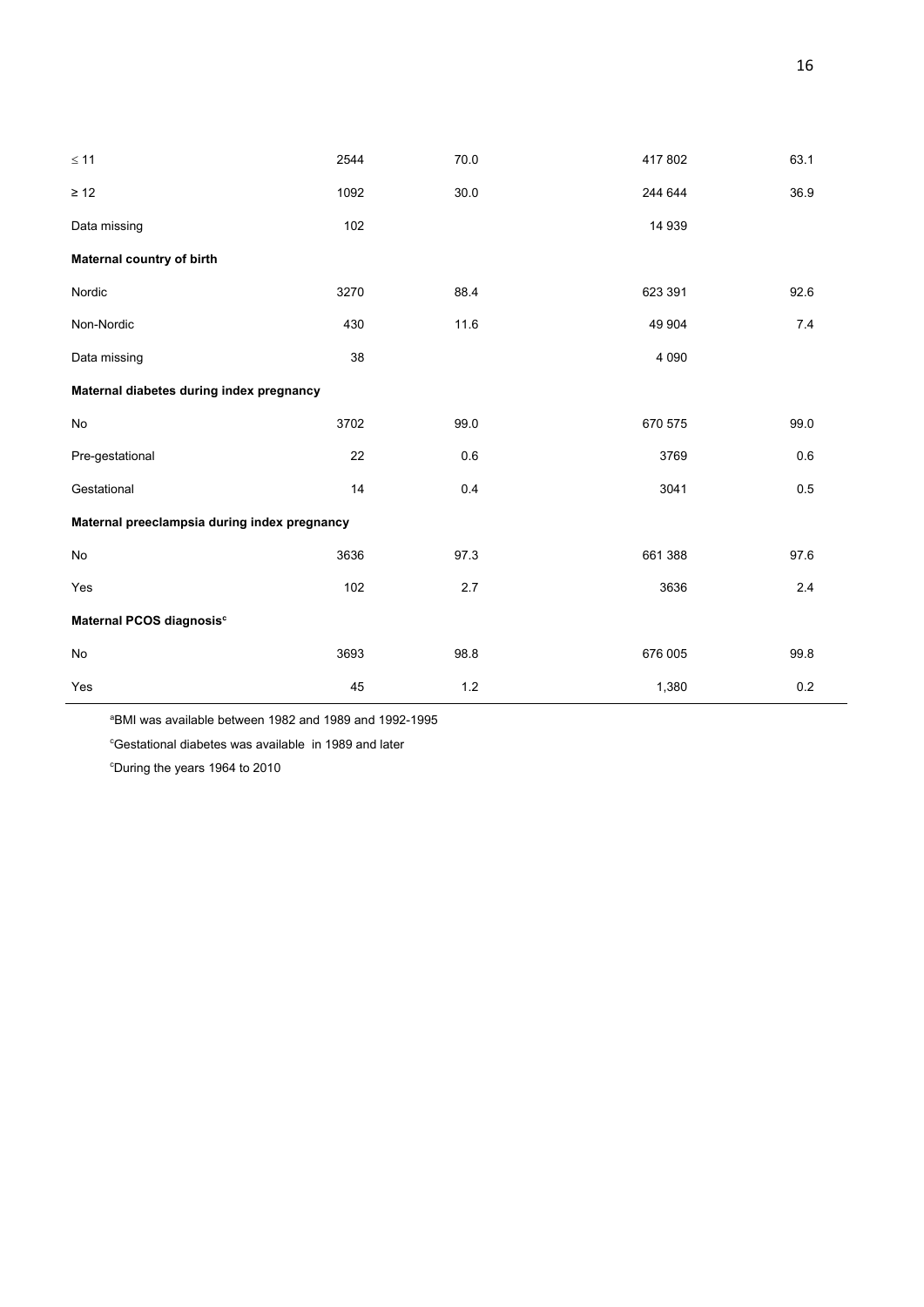|                                                     |                              | PCOS diagnosis in the offspring girl |                                 |          |  |  |
|-----------------------------------------------------|------------------------------|--------------------------------------|---------------------------------|----------|--|--|
|                                                     |                              | Yes                                  |                                 | No       |  |  |
| Characteristic                                      | No. of births<br>$(N=3,738)$ | Rate (%)                             | No. of births<br>$(N=677, 385)$ | Rate (%) |  |  |
| Birthweight for gestational age <sup>a</sup>        |                              |                                      |                                 |          |  |  |
| Small (SGA)                                         | 401                          | 10.8                                 | 56 166                          | 8.3      |  |  |
| Average (AGA)                                       | 2914                         | 78.7                                 | 543 609                         | 80.8     |  |  |
| Large (LGA)                                         | 389                          | 10.5                                 | 73 418                          | 10.9     |  |  |
| Data missing                                        | 34                           |                                      | 4192                            |          |  |  |
| Ponderal Index <sup>b</sup>                         |                              |                                      |                                 |          |  |  |
| Low ("thin")                                        | 348                          | 9.5                                  | 54 780                          | 8.2      |  |  |
| Average                                             | 2943                         | 79.9                                 | 537 922                         | 80.4     |  |  |
| High ("plump")                                      | 392                          | 10.6                                 | 76 689                          | 11.5     |  |  |
| Data missing                                        | 55                           |                                      | 7994                            |          |  |  |
| Head circumference for gestational age <sup>c</sup> |                              |                                      |                                 |          |  |  |
| Small                                               | 438                          | 12.0                                 | 63 576                          | 9.7      |  |  |
| Average                                             | 2883                         | 79.0                                 | 532 633                         | 81.0     |  |  |
| Large                                               | 326                          | 8.9                                  | 61 405                          | 9.3      |  |  |
| Data missing                                        | 91                           |                                      | 19771                           |          |  |  |
| Birthweight (g)                                     |                              |                                      |                                 |          |  |  |
| < 2500                                              | 144                          | 3.9                                  | 24 065                          | 3.6      |  |  |
| 2500-4499                                           | 3482                         | 93.8                                 | 635 721                         | 94.2     |  |  |
| $\geq 4500$                                         | 88                           | $2.4\,$                              | 15 113                          | $2.2\,$  |  |  |
| Data missing                                        | 24                           |                                      | 2486                            |          |  |  |

## **Table 2. Characteristics at birth and later diagnosis of PCOS, among singleton girls born between 1982 until 1995 in Sweden**

**Gestational age at birth (weeks)**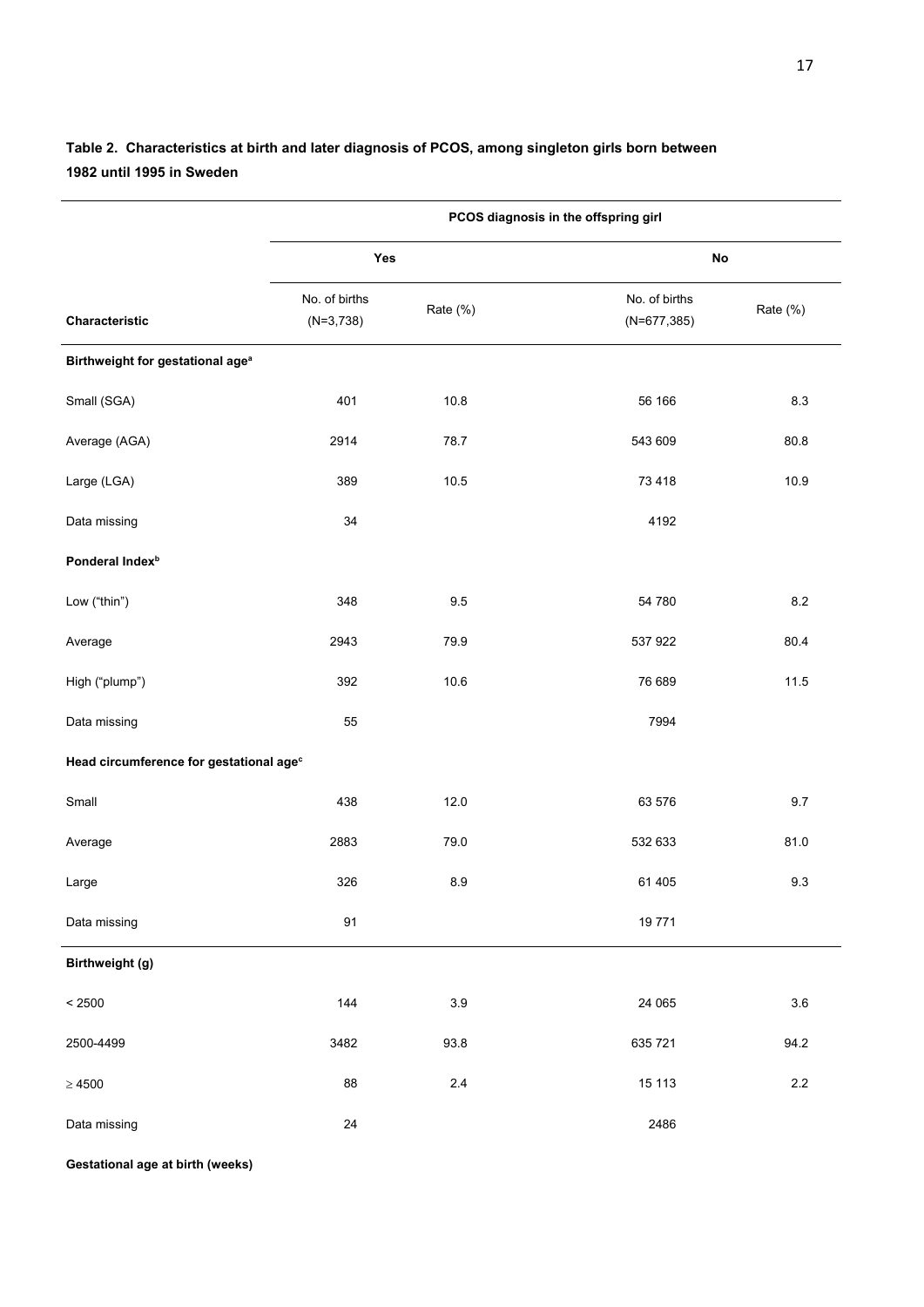| Very preterm $($ < 32 $)$     | 17   | 0.5  | 3686    | 0.6  |
|-------------------------------|------|------|---------|------|
| Moderately preterm (32-36)    | 170  | 4.6  | 29 013  | 4.3  |
| Term or postterm ( $\geq$ 37) | 3540 | 95.0 | 642 883 | 95.2 |
| Data missing                  | 11   |      | 1803    |      |

a Small and large birthweight for gestational age were defined as a birthweight of more than 10% below or above the mean weight for gestational age, respectively, according to the Swedish sex-specific fetal growth curve (Marsal)

b Low and high ponderal index were defined as a ponderal index score among the approximately 10% lower or higher ponderal index in the study population

c Small and large head circumference for gestational age were defined as more than 10% below the mean weight for gestational age, respectively, according to the Swedish reference curve for new born infants (Niklasson)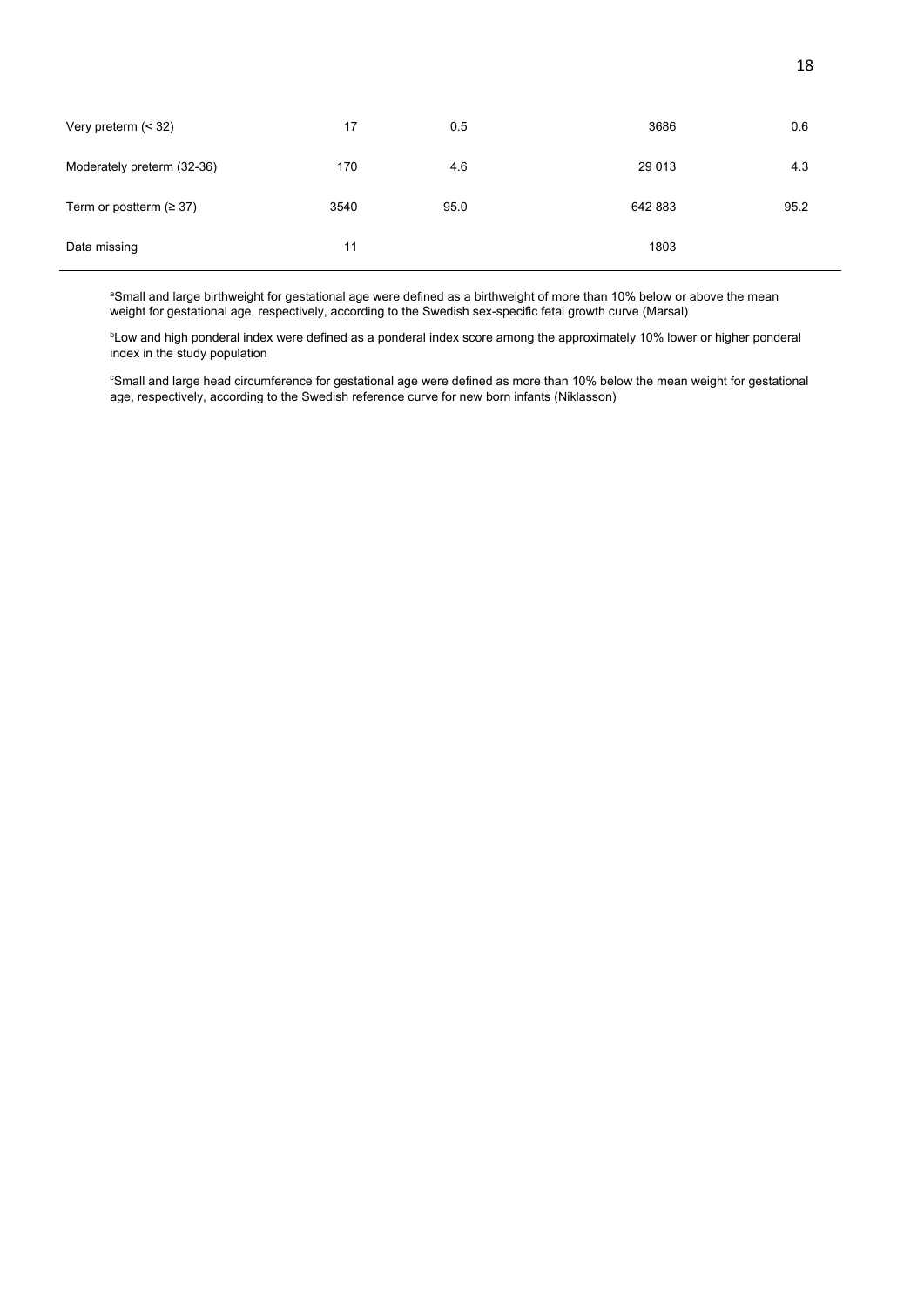|                                                          |          | PCOS diagnosis in offspring girl |                       |
|----------------------------------------------------------|----------|----------------------------------|-----------------------|
|                                                          | Rate (%) | Hazard Ratio (95% CI)            |                       |
|                                                          |          | Crude                            | Adjusted <sup>a</sup> |
| Maternal Body-mass index in early pregnancy <sup>b</sup> |          |                                  |                       |
| $\leq 18.4$                                              | $0.6\,$  | $0.93(0.78-1.10)$                | $0.89(0.74-1.06)$     |
| 18.5-24.9                                                | $0.5\,$  |                                  | Reference             |
| 25.0-29.9                                                | 0.7      | 1.60 (1.44-1.78)                 | 1.52 (1.36-1.70)      |
| $\geq 30.0$                                              | $0.8\,$  | 2.31 (1.93-2.76)                 | 1.97 (1.61-2.41)      |
| Maternal daily smoking in early pregnancy                |          |                                  |                       |
| $\operatorname{\mathsf{No}}$                             | 0.5      |                                  | Reference             |
| 1-9 cigarettes/day                                       | 0.7      | 1.27 (1.16-1.38)                 | $1.31(1.18-1.47)$     |
| $\geq 10$ cigarettes/day                                 | $0.8\,$  | 1.48 (1.34-1.63)                 | 1.44 (1.27-1.64)      |
| Maternal age at birth (years)                            |          |                                  |                       |
| 13-19                                                    | $0.8\,$  | $1.33(1.12 - 1.57)$              | 1.01 (0.79-1.29)      |
| 20-24                                                    | $0.6\,$  | 1.17 (1.08-1.27)                 | $1.04(0.93-1.16)$     |
| 25-29                                                    | $0.5\,$  |                                  | Reference             |
| 30-34                                                    | 0.5      | $0.95(0.87 - 1.04)$              | $0.90(0.80 - 1.01)$   |
| $\geq 35$                                                | $0.5\,$  | 1.05 (0.94-1.17)                 | $0.99(0.85 - 1.16)$   |
| Parity at index pregnancy                                |          |                                  |                       |
| 0                                                        | $0.6\,$  |                                  | Reference             |
| $\geq 1$                                                 | $0.5\,$  | $1.07(1.00-1.14)$                | $1.03(0.94 - 1.14)$   |
| Involuntary childlessness before index pregnancy (years) |          |                                  |                       |
| $0 - 1$                                                  |          |                                  | Reference             |
| $1 - 2$                                                  |          | 1.12 (0.95-1.31)                 | 1.05 (0.86-1.29)      |

## **Table 3. Risks of PCOS diagnosis by maternal characteristics, among singleton girls born between 1982 until 1995 in Sweden**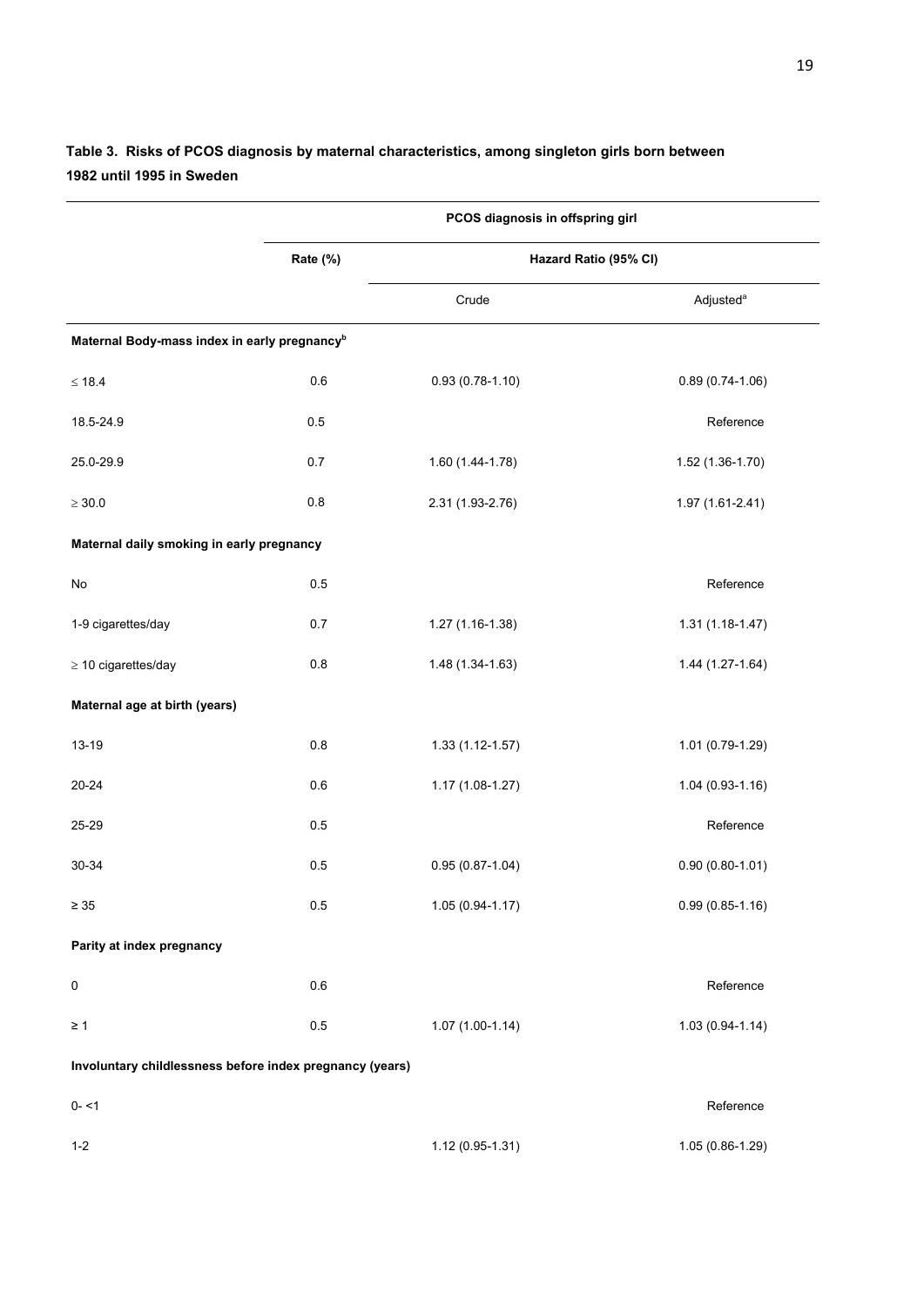| $>2$                                         |     | 1.23 (1.02-1.48)    | $1.14(0.90-1.45)$   |
|----------------------------------------------|-----|---------------------|---------------------|
| <b>Maternal education (years)</b>            |     |                     |                     |
| $\leq 12$                                    | 0.4 | $1.31(1.22 - 1.40)$ | 1.10 (1.00-1.22)    |
| $>12$                                        | 0.6 |                     | Reference           |
| Maternal country of birth                    |     |                     |                     |
| Nordic                                       | 0.5 |                     | Reference           |
| Non-Nordic                                   | 0.8 | 2.07 (1.87-2.29)    | 2.00 (1.73-2.32)    |
| Maternal diabetes during index pregnancy     |     |                     |                     |
| No                                           | 0.6 |                     | Reference           |
| Pre-gestational                              | 0.6 | $0.99(0.64 - 1.47)$ | $0.61(0.29-1.29)$   |
| Gestational                                  | 0.5 | 1.64 (0.97-2.77)    | $0.87(0.32 - 2.33)$ |
| Maternal preeclampsia during index pregnancy |     |                     |                     |
| No                                           | 0.6 |                     | Reference           |
| Yes                                          | 0.6 | 1.17 (0.96-1.43)    | $1.05(0.80-1.38)$   |
| Maternal PCOS diagnosis <sup>d</sup>         |     |                     |                     |
| No                                           | 0.2 |                     | Reference           |
| Yes                                          | 1.2 | 8.02 5.97-10.76     | 6.59 (4.40-9.89)    |

<sup>a</sup>Adjusted for all the other variables in the Table (maternal age, parity, years of involuntary childlessness before index pregnancy, presence of diabetes or preeclampsia at index pregnancy, as well as for maternal education level, country of birth and PCOS diagnosis) and for infant birthweight for gestational age.

b Information on maternal BMI was available between 1982-1989 and 1992-1995.

c Gestational diabetes was available in 1989 and later

d During the years 1964 to 2010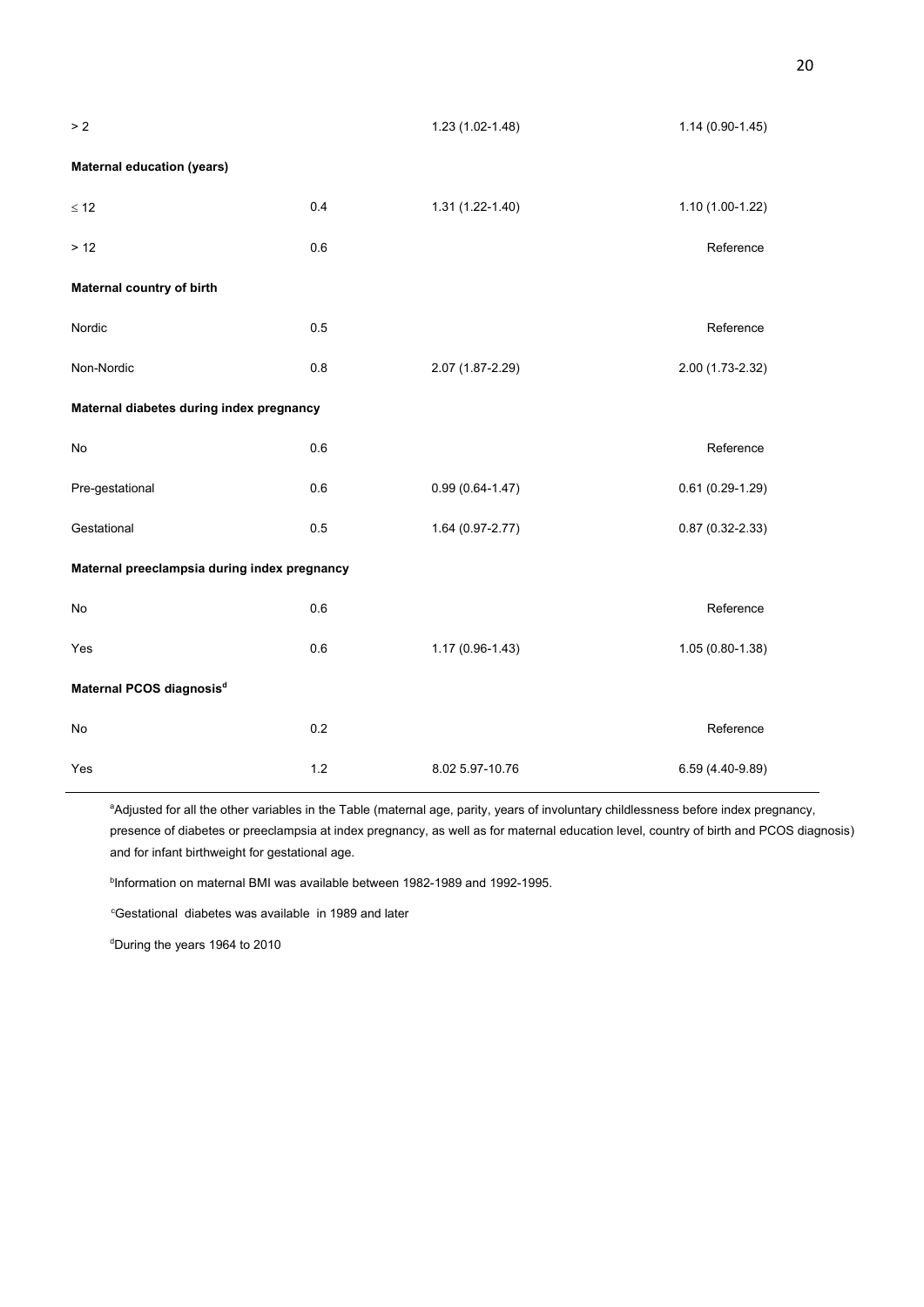#### **Table 4. Risks of PCOS diagnosis by size at birth, among singleton girls born between 1982 until 1995 in Sweden**

|                                              | PCOS diagnosis in offspring girl |                       |                       |  |  |
|----------------------------------------------|----------------------------------|-----------------------|-----------------------|--|--|
|                                              | Rate (%)                         | Hazard Ratio (95% CI) |                       |  |  |
|                                              |                                  | Crude                 | Adjusted <sup>a</sup> |  |  |
| Birthweight for gestational age <sup>b</sup> |                                  |                       |                       |  |  |
| Small (SGA)                                  | 0.7                              | $1.23(1.11-1.37)$     | 1.09 (0.94-1.26)      |  |  |
| Average (AGA)                                | 0.5                              |                       | Reference             |  |  |
| Large (LGA)                                  | 0.5                              | $1.04(0.93 - 1.15)$   | $1.01(0.88 - 1.17)$   |  |  |
| Ponderal Index <sup>c</sup>                  |                                  |                       |                       |  |  |
| Low ("thin")                                 | 0.6                              | 1.11 (0.99-1.25)      | 1.12 (0.96-1.30)      |  |  |
| Average                                      | 0.5                              |                       | Reference             |  |  |
| High ("plump")                               | 0.5                              | $1.02(0.92 - 1.14)$   | 1.06 (0.92-1.21)      |  |  |
| Head circumference for gestational aged      |                                  |                       |                       |  |  |
| Small                                        | 0.7                              | $1.16(1.05-1.28)$     | 1.04 (0.90-1.19)      |  |  |
| Average                                      | 0.5                              |                       | Reference             |  |  |
| Large                                        | 0.5                              | $0.96(0.85-1.07)$     | 1.12 (0.97-1.29)      |  |  |
| Birthweight (g)                              |                                  |                       |                       |  |  |
| < 2500                                       | 0.6                              | 1.06 (0.90-1.25)      | $0.94(0.73-1.21)$     |  |  |
| 2500-4499                                    | 0.5                              |                       | Reference             |  |  |
| $\geq 4500$                                  | 0.6                              | $1.17(0.94 - 1.44)$   | 1.26 (0.96-1.66)      |  |  |

a Adjusted for all the maternal characteristics (maternal age, parity, years of involuntary childlessness before index pregnancy, presence of diabetes or preeclampsia at index pregnancy, as well as for maternal education level, country of birth and PCOS diagnosis).

b Small and large birthweight for gestational age were defined as a birthweight of more than 10% below or above the mean weight for gestational age, respectively, according to the Swedish sex-specific fetal growth curve (Marsal)

c Low and high ponderal index were defined as a ponderal index score among the approximately 10% lower or higher ponderal index in the study population

<sup>d</sup>Small and large head circumference for gestational age were defined as more than 10% below the mean weight for gestational age, respectively, according to the Swedish reference curve for new born infants (Niklasson)